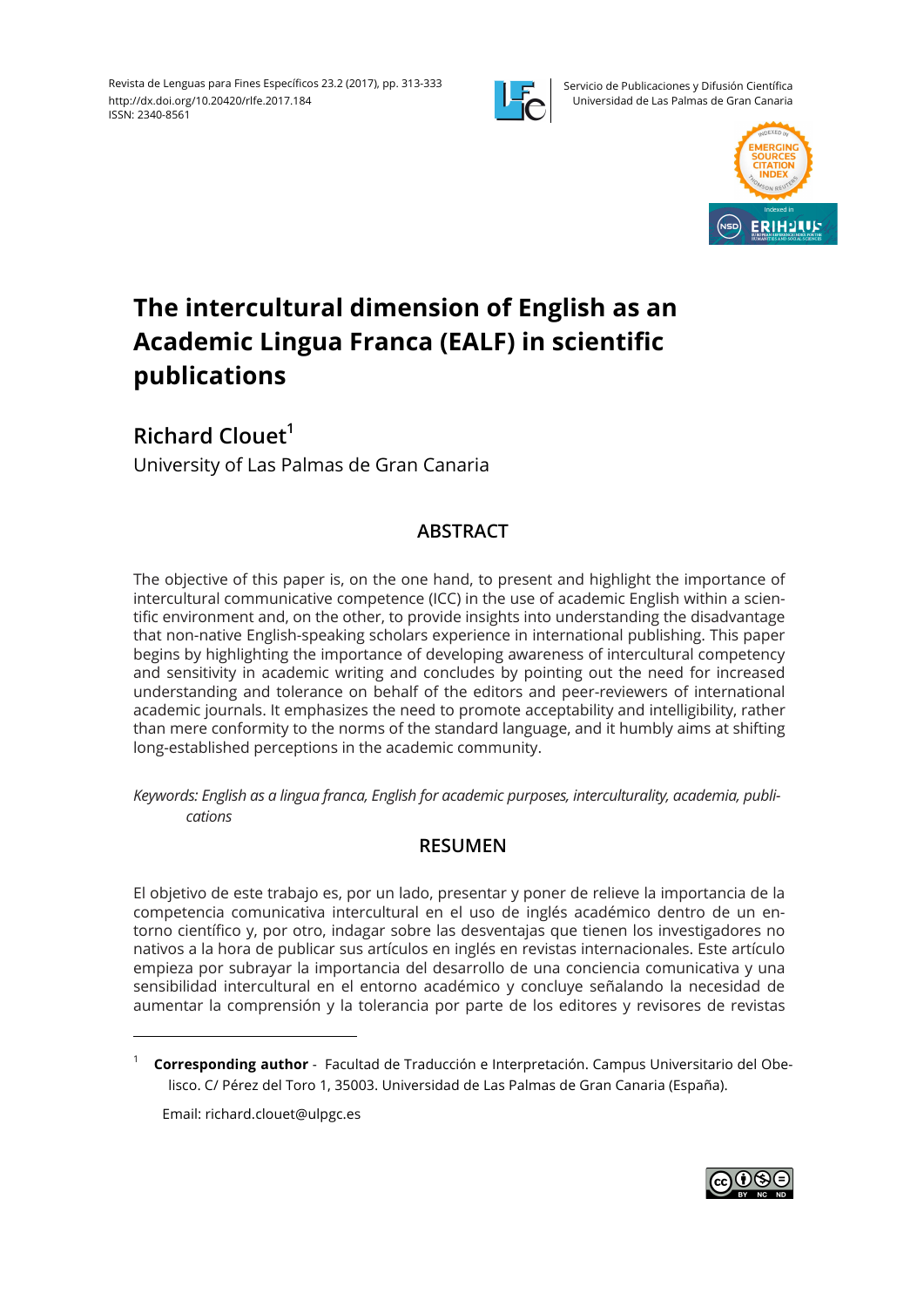académicas internacionales. Se hace hincapié en la necesidad de promover los conceptos de aceptación e inteligibilidad, en lugar de la simple conformidad con las normas de la lengua estándar, y se pretende cambiar ciertas las percepciones establecidas desde hace tiempo en la comunidad académica.

*Palabras clave: Inglés como lingua franca, Inglés para fines académicos, interculturalidad, academia, publicaciones*

# **1. Introduction**

The use of English as the *lingua franca* of the academic community in a variety of specialized fields such as medicine, engineering, science or business, only to quote a few, occurs in an international context that transcends the framework of national cultures to become a vehicle of intercultural communication. Furthermore, academic English itself is a product of intercultural communication, its characteristic linguistic features and conventions emerging directly from the very communication needs of the academic community over the last fifty years. As such, the academic language is used by and within a shared professional culture that transcends national cultures and can serve as a binding force.

Though back in 1974 Allen and Widdowson already argued the existence of a universal academic discourse, not much has been written about the hypothesis of a global academic culture linked with the concept of a discourse community, as developed by Swales (1990). The definition of the communication needs and attitudes of this discourse community of users of English for academic purposes is conditioned, to a certain extent, by two main factors: on the one hand, the intercultural dimension of academic discourse and, on the other, the dominance of English as the *lingua franca* of the international academic community.

Finally, this paper will discuss some language planning interventions aimed at developing the intercultural communicative competence of non-native users of English for academic purposes, bearing in mind that the ultimate objective of scientific publication is to share research results with other academics from all over the world successfully and effectively.

## **2. Defining concepts: from ELF and EAP to EALF**

Language is the most important means of communication. Not only do people use language to talk about a variety of things and describe what they perceive, but they also do so to interact with other members of their community, share experiences and ideas. Therefore, when we talk about language teaching, we mean developing learners' communicative ability in real-life situations to efficiently express what they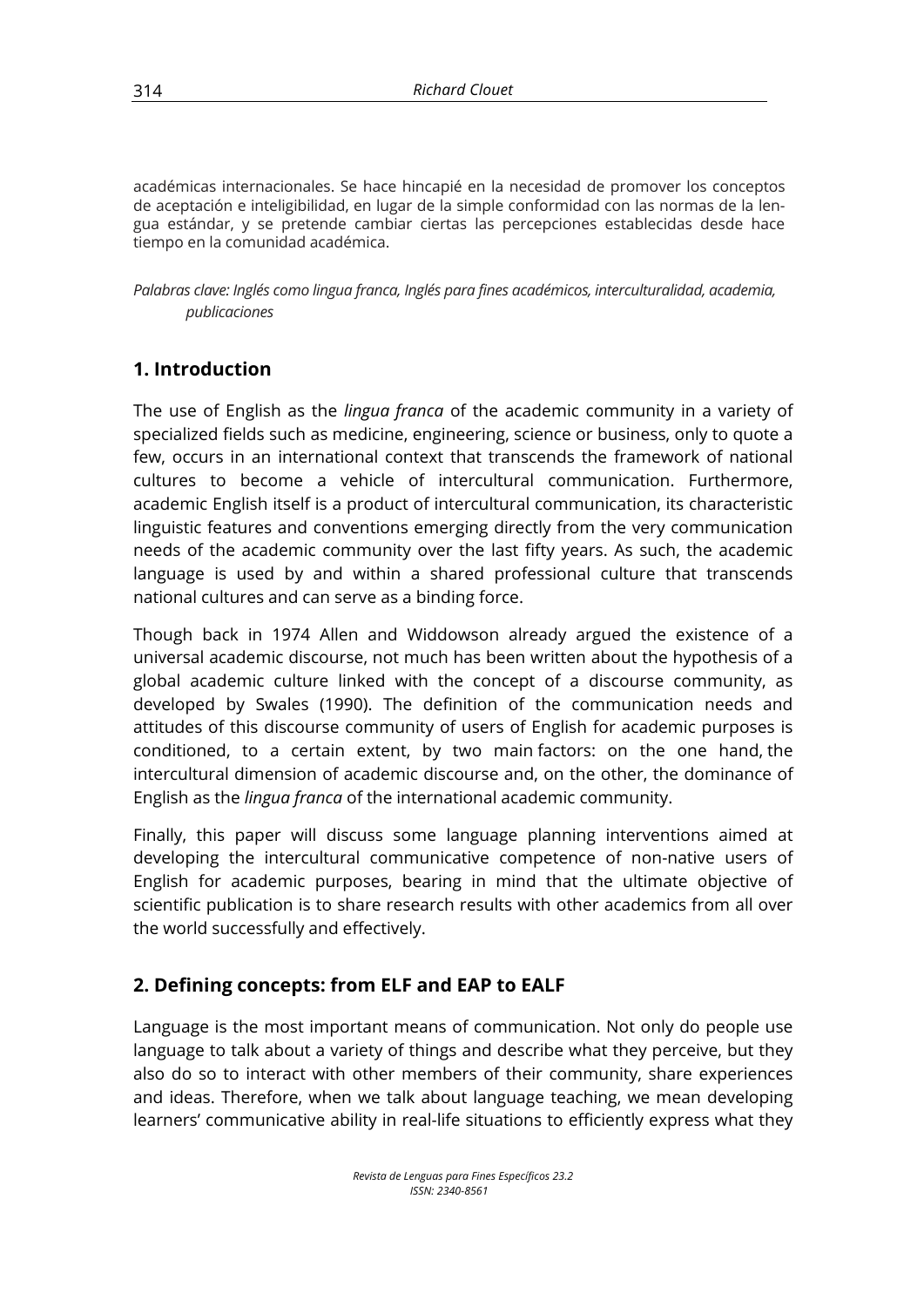mean in the target language and successfully achieve communication in real-life situations (Lightbown and Spada, 2013). This success will mostly depend on social interaction driven by social needs of communication. Referring to the purpose of this paper, the sharing of research results among academics will be successful depending on the overall *extent of dissemination* and use of *research* findings within the scientific community. Indeed, the usefulness of scientific knowledge is limited if that knowledge is not communicated to other people in peer-reviewed journals that can be read by other scientists, at national and international conferences where other academics can listen to presentations, or in popular media, such as magazines, newspapers, and blogs. And they will mostly do so in English, the *lingua franca* par excellence.

The dominance of English as the *lingua franca* (ELF) of the academic community is a key issue. Allen and Widdowson (1974) were amongst the first scholars to question the support for a single language for scientific communication and to raise the problem of monolingualism in academia. Ever since the dominance of English in scientific publication and academic exchange has been raised by many (Ammon, 1990; Bidlake, 2008; Canagarajah, 1996; Curry and Lillis, 2004; Tardy, 2004; Wood, 1997), each reviewing its advantages and disadvantages, its points of interest and limitations. Wood (1997) even wonders whether scientific English is now the property of native speakers or of the international scientific community as a whole.

The phrase "Publish in English or perish!" was coined very early (Ventola, 1992) to describe the pressure in the scientific community to publish academic work in English, with the perception that scholars who publish in other languages may not gain the international recognition they deserve. The majority of high-impact journals are published in English and the non-English language journals that wish to compete in the world of academia and reach a wider audience are transitioning to English publications. Most international conferences are also held in English and the professional activity of academics is now often determined by their English language competence, not only in the field of research, but also as far as teaching and even administrative purposes are concerned.

The dominant position of English in academic communication as the language of publication and knowledge sharing, as well as the increasing use of English as the language of instruction have contributed to a growing interest in the field of English for academic purposes (EAP) (Ferguson, 2007) and, within EAP, to English for Research Publication Purposes (ERPP). When defining EAP, Björkman (2011: 81-83) makes a difference between English for foreign students studying in Englishspeaking countries (e.g. French students studying in the UK) and English students studying outside English-speaking countries (e.g. Spanish students studying English in Spain). While the former group may use both receptive and productive skills on a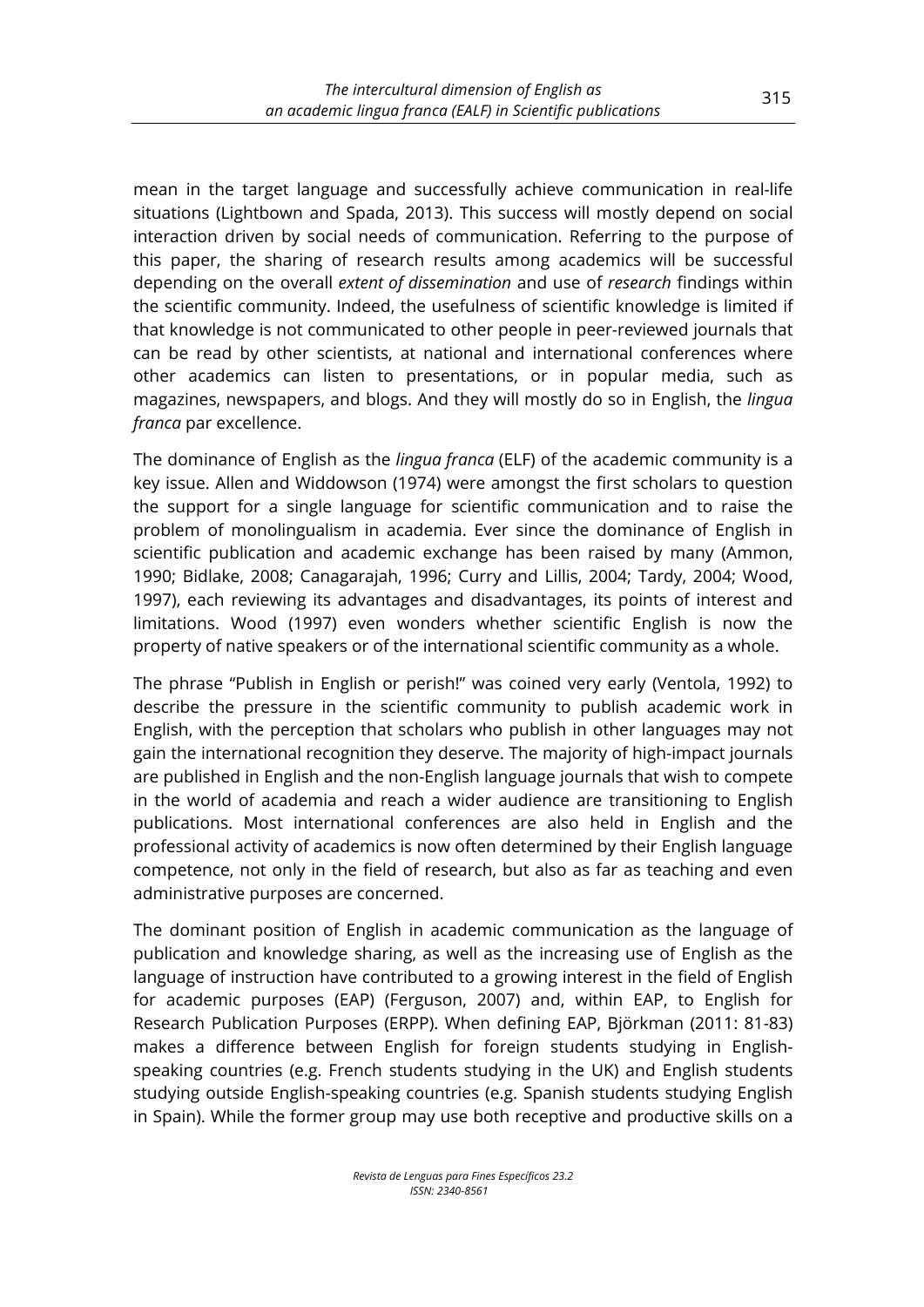daily basis, the latter one will primarily use English in writing and reading. The same applies to scholars: those working in non-English-speaking countries are more likely to use English effectively in writing and reading, though the need to share their findings with other members of the scientific community in international encounters may also lead them to consider the necessity of using ELF as a medium of spoken interaction.

It seems almost self-evident that the native speakers of the prevalent scientific language have less difficulty using it passively (in reading, oral understanding) and actively (in writing or speaking) than do non-native or foreign-language speakers and, therefore, have advantages over the latter in communicative situations which require the use of English. It is easier for them to produce utterances and text in line with existing, native-speaker norms. (Ammon, 2001: vii)

It seems more than obvious that working in English as a non-native language influences foreign academics' performance and success when it comes to publishing their research. However, we do not want to fall into the too general and simplistic division "native speaker" vs. "non-native speaker" and agree with Hyland when he refers to the need to nuance "crude Native vs non-Native polarization" (2016: 59) in academic writing for publication, as it is widely known and accepted that many nonnative speakers may be as competent for academic writing as native speakers. *Nativeness* per se may not be be regarded as a 'safe passage' in academia. Even if writing in a foreign language may pose greater challenge, there are both advantages and disadvantages associated with being a non-native English-speaking academic, depending on the strategies deployed by individual to enhance their linguistic capital in the academic field. We may rather focus the bi-literate academic skills of researchers than on the notion of the privileged position of the native speaker. Nevertheless, it is also true that situations vary and it may not be the same to be a native English speaker at an English-speaking university, a non-native speaker of English at an English-speaking university, or a non-native speaker of English at a non-English-speaking university where the day-to-day language is another language.

This phenomenon has given rise to a third group of EAP speakers: those who speak English as a lingua franca in academic settings, which we may denominate EALF (English as an academic lingua franca). Research on EALF has covered many areas of interest including morphosyntactic and pragmatic issues (Björkman, 2011; Björkman, 2012; Bolton and Kuteeva, 2012; Haberland, 2011; Hynninen, 2011; Jenkins, 2011; Mauranen, 2007; Mortensen, 2008; Murata, 2014). All converge towards a tendency for EALF speakers to resort to explicit language structures and place communication effectiveness over correctness in order to make themselves understood by academics of a variety of linguistic and cultural backgrounds.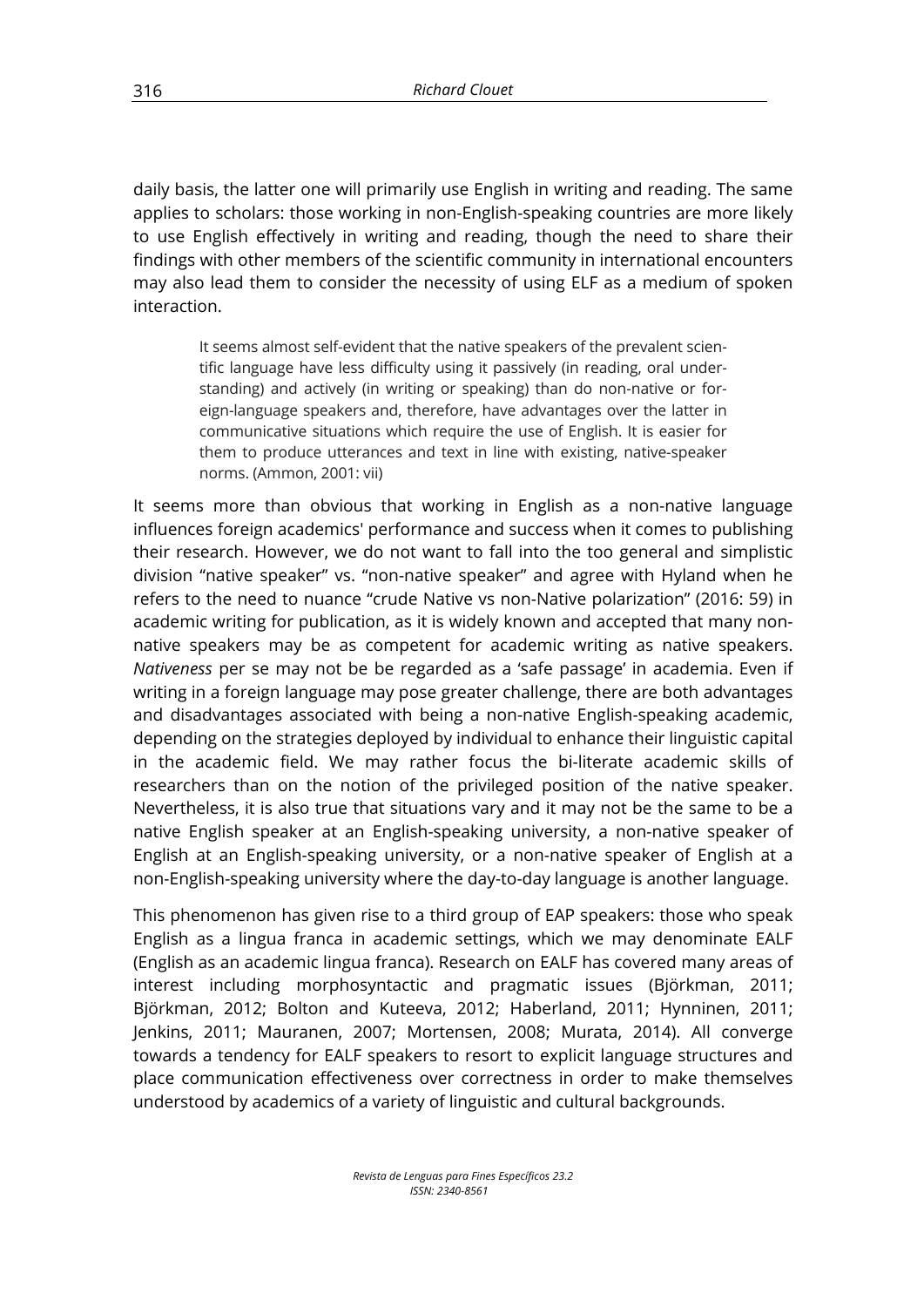English has thus become a language that enables its users, native and non-native speakers from a variety of L1 backgrounds, to communicate across cultures. As Jenkins (2004) suggests, there are two categories of learners/users of English: those who learn English in order to be able to communicate with native speakers, their objective in learning the language being to speak like native speakers; and those who learn English primarily to communicate with non-native speakers, their main objective being to communicate successfully. Nowadays, the number of non-native speakers of English is far higher than that of native speakers, hence the importance of rethinking a series of aspects in the use of English for academic purposes, such as intelligibility, acceptability and intercultural communication.

I understand by intelligibility the successful achievement of mutual understanding by the people participating in a situation of written or spoken interaction, in other words the extent to which the participants establish mutual intelligibility in the interaction when collaboratively engaging in communication. This means that the conceptions of correctness in English as a lingua franca (ELF) may have nothing to do with the conceptions of correctness in English as a foreign language (EFL). Even though ELF speakers may differ in their use of linguistic resources, they are not necessarily assumed to be deficient communicators. Findings from ELF research suggest that "the main consideration [of speakers of ELF] is not formal correctness but functional effectiveness" (Hulmbauer et al., 2008: 28). While formal correctness has not been demonstrated to be a prerequisite for successful communication in ELF, mutual understanding and intelligibility have, participants in the interaction being motivated by a need to produce intelligible and comprehensible rather than native-speaker-like discourse. This explains why Jenkins points out that "there is really no justification for doggedly persisting in referring to an item as 'an error' if the vast majority of the world's English speakers produce and understand it" (Jenkins, 2000: 160).

As such, I understand that the objective of academics should be to become pragmatically effective writers or speakers. They need to be able to use the appropriate pragmatic strategies to compensate for a lack of correctness and convey their message to their readers or listeners effectively. Björkman argues that "being proficient in the language does not presuppose that one is also a pragmatically effective speaker. In settings where English is used as a vehicular language, communicative effectiveness takes precedence over accuracy, fluency and language complexity" (Björkman, 2011: 85). Even if Björkman only refers to spoken interaction, I consider the same applies to written interaction, though it may be necessary to clarify that high-impact journals are expected to preserve the good use of the English language and inappropriate forms may not be accepted (Flowerdew, 2015). Certainly, greater quality means greater credibility (Bocanegra-Valle, 2014),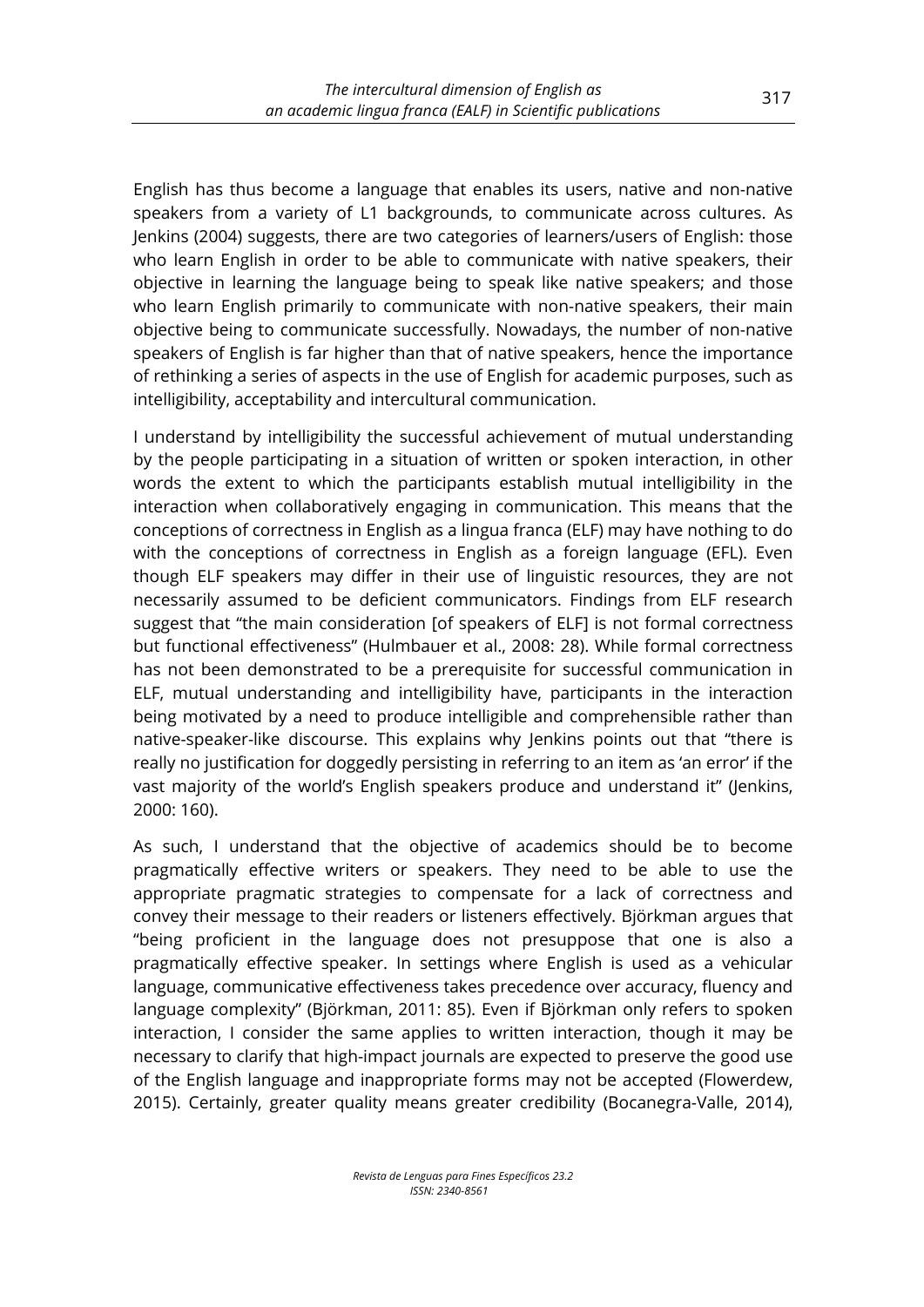but we may also believe that there is not always a clear correlation of language features with performance or academic attainment. Some areas of study like mathematics, medicine or engineering seem to give more importance to intelligibility than proficiency, an aspect which, as suggested by Flowerdew (2008), may be worth extending to the whole scientific community. Shouldn't the intelligibility of the community that a researcher belongs to, rather than standard English, be taken into consideration when deciding whether or not a paper is acceptable (Cho, 2009)?

However, generally speaking, publishing in English "has widely been reported as representing an additional hurdle" by non-English speaking scholars, "especially for those who have low proficiency levels in English language skills" (Martin, Rey-Rocha, Burgess and Moreno, 2014: 58). The majority confess to an added workload and often need assistance with their academic English. In the meantime, though recent research on EALF shows a clear tendency for non-English-speaking scholars to prioritize communication effectiveness over correction, the editors and reviewers of the international English-speaking community seem to have a bias against nonnative speakers of English (Cho, 2009), and consequently perceive EALF to be a threat to the English language itself, giving preference to "standard English", or "good English" over "*lingua franca* English" (Bocanegra-Valle, 2014: 73). Flowerdew (2008) claims that the intelligibility of the community that a researcher belongs to, rather than "standard English", should be taken into consideration when deciding whether or not a paper should be published.

A final aspect that seems to be necessary to discuss in the transition between ELF/EAP to EALF is what we understand by "good English". Greenbaum (1996: 17) makes a difference between "good English" and "correct English", clarifying that "correct English is conformity to the norms of the standard language" while "good English is a good use of the resources available in the language". He suggests that people with lower levels of proficiency might be able to speak good English. This corroborates Björkman's study (2011) in which the examination of a large corpus of spoken discourse showed that speakers with less proficiency were able to use the language effectively. Björkman's primary concern was spoken discourse, but it would certainly be worth carrying on studying a set corpus of written materials to see if this also applies to academic paper writing.

By no means do we assume that correctness is irrelevant in academic writing. Accuracy in form and grammar cannot be neglected; however contextual factors should be taken into account. Editors and reviewers should not forget that non-English-speaking scholars are not only linguistically, but also socially and culturally different from mainstream academic language and discourse, hence the approach of this paper: editors of scholarly scientific research journals must not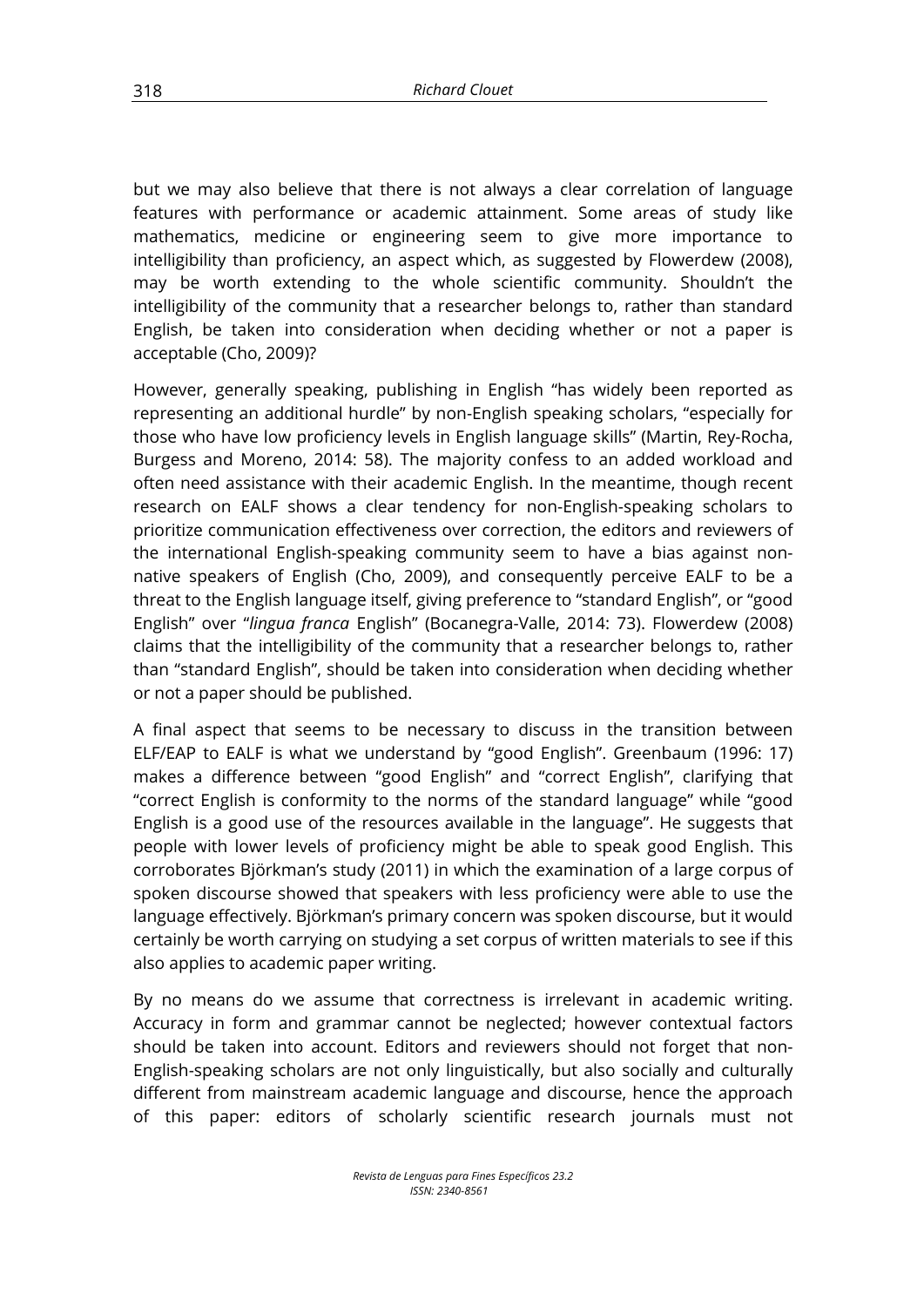underestimate the intercultural dimension of English for academic purposes. They should take a pragmatic approach when reviewing the work of these scholars and shift the focus from language form and correctness to language use in a meaningful context.

# **3. EALF and intercultural understanding**

I fully sympathize with Bidlake's argument (2008: 4) that "to insist on referring to [the non-native English-speaking scholars] as lacking is to occlude the reality that they are English users in their own right, and are working within a multilingual, multicompetent framework above and beyond the model of the monolingual native Englishspeaker", to which I would however add the adjectives "multi-cultural" and "intercultural". With this in mind, editorial boards should be more linguistically openminded and sympathetic to these scholars who constantly face the challenges of writing in English in order to ensure that their articles conform to native-Englishspeaker standards.

The vast majority of researchers in the field of language and culture teaching seem to have agreed over the last few years that what should be taught in the language classroom is the international culture (McKay, 2003), thus challenging and moving away from the traditional assumption that learners need to strive for standard English and for the values and behaviours of native speakers of English. McKay (2003) highlights the need to use material that fosters interaction between both native and non-native speakers in cross-cultural encounters as a way to exemplify the manner in which bilingual users of English are effectively using English to communicate for international purposes. Why should this not be applied to the field of academic English within a scientific environment? Do scientific publications not exemplify perfectly how English today serves a great variety of international purposes in a determined context? In a global world where most people learn English as a *lingua franca*, English teachers are being made aware of the importance of themselves as trained local non-native teachers who know that teaching pronunciation and culture should also be based on international standards, not only the native-speaker norms. What about editors and reviewers then?

Still referring to the field of teaching, when talking about teaching languages for academic purposes, we generally stress the importance of developing a communicative competence within academic contexts. Therefore, the studies on intercultural communication and cultural factors acquire a special relevance to which academia and editorial boards should not turn a deaf ear. This is particularly what the Modularising Multilingual and Multicultural Academic Communication Competence (MAGICC) project intended to do. The general objective of this project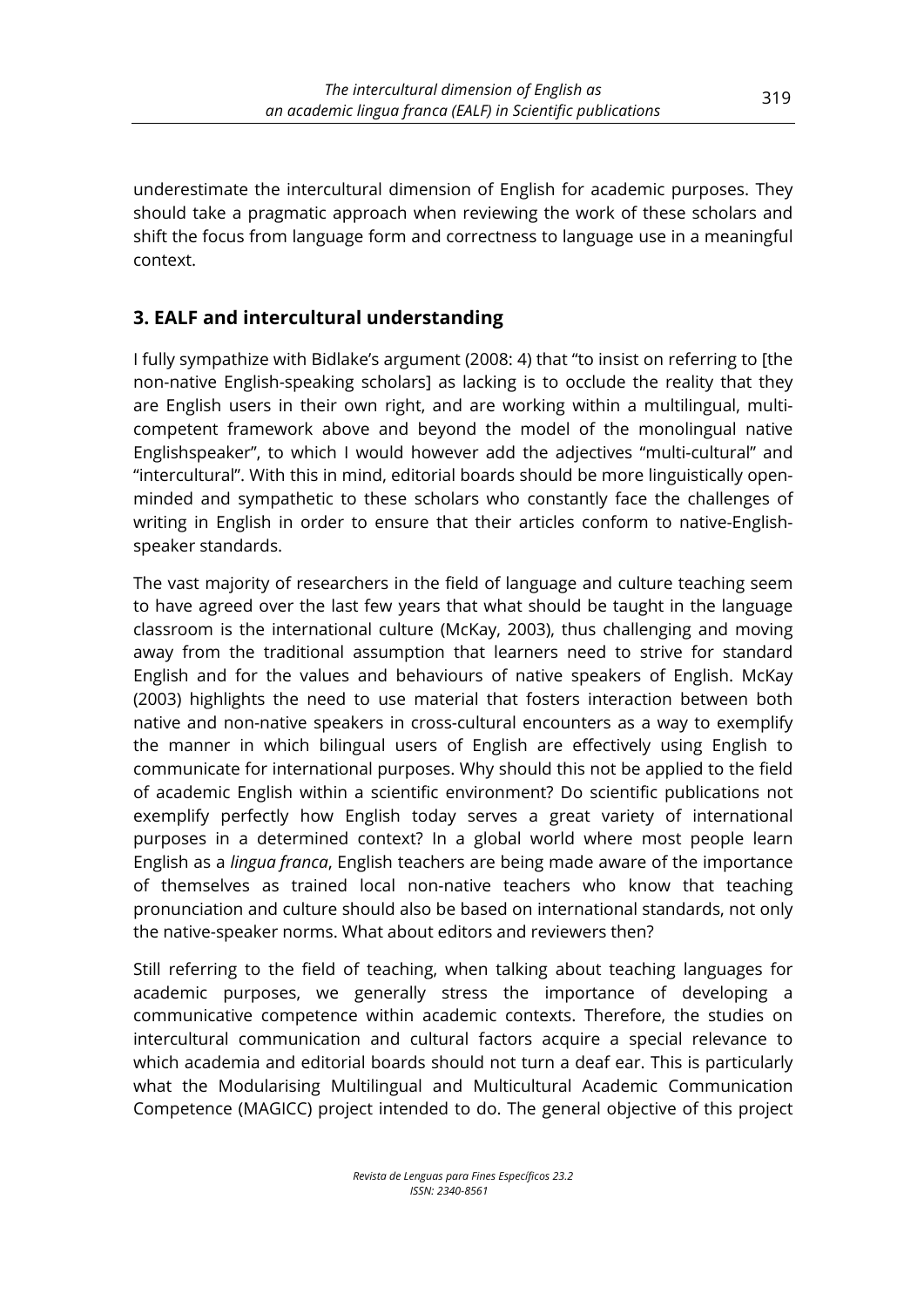of the EU Lifelong Learning Programme (2011-2014) was "to integrate multilingual and multicultural academic communication competences as graduate learning outcomes at BA and MA level" (MAGICC web site: www.unil.ch/magicc/home). The MAGICC project was principally aimed at higher education students and teaching staff, but if we consider that it described and conceptualised multilingual and multicultural communication competences at MA level, then, to some extent, PhD students, who would be expected to write and publish papers, are expected to have reached the competences described by MAGICC and, as such, should have acquired the necessary tools for integrating academic and intercultural dimensions in their multilingual repertoire. This aspect should be rendered visible to third parties, as the project states, e.g. to editorial boards that should become more receptive to interculturality.

A language reflects a culture and culture shapes the language of a given community. In the case of the scientific community, it is essential to develop intercultural sensitivity that facilitates the understanding of values and ways of doing, interacting and addressing problems. However, culture is a complex concept which includes several aspects that can be approached from a variety of perspectives: local culture, personal culture, national culture, professional culture, the culture of individual organizations and institutions, etc. and all the aspects that underlie their external manifestations. From the perspective of the academic culture, intercultural communication should be based on the recognition that distinct cultures converge and merge in scientific journals, as many scholars have to negotiate various aspects of their own language and culture, the target language and culture, and each other's language and culture.

The development of intercultural awareness in a specific academic environment is certainly determined by the needs of the scientific community belonging to it and its extralinguistic characteristics: academic conventions, characteristic institutions and the very concept of knowledge. In our ever globalizing world in which English has become a key factor for success in academia, the scientific community has become "a space of intercultural import-export and of transculturation" (Singh and Doherty, 2004: 4), this being its major characteristic and determining the way knowledge is disseminated. Academia is seen as an intercultural discourse community in which members work together to establish intercultural relationship through the transmission and exchange of knowledge.

Fundamental to this is the notion of identity based on the grounds that people belong to a particular group and share a language. Ideally, this identity should be coconstructed by participants belonging to both sides of academia, English native speakers and non-English native speakers alike, thus leading to shifts in perceptions, changes and transformations on both sides. Without such shifts, non-native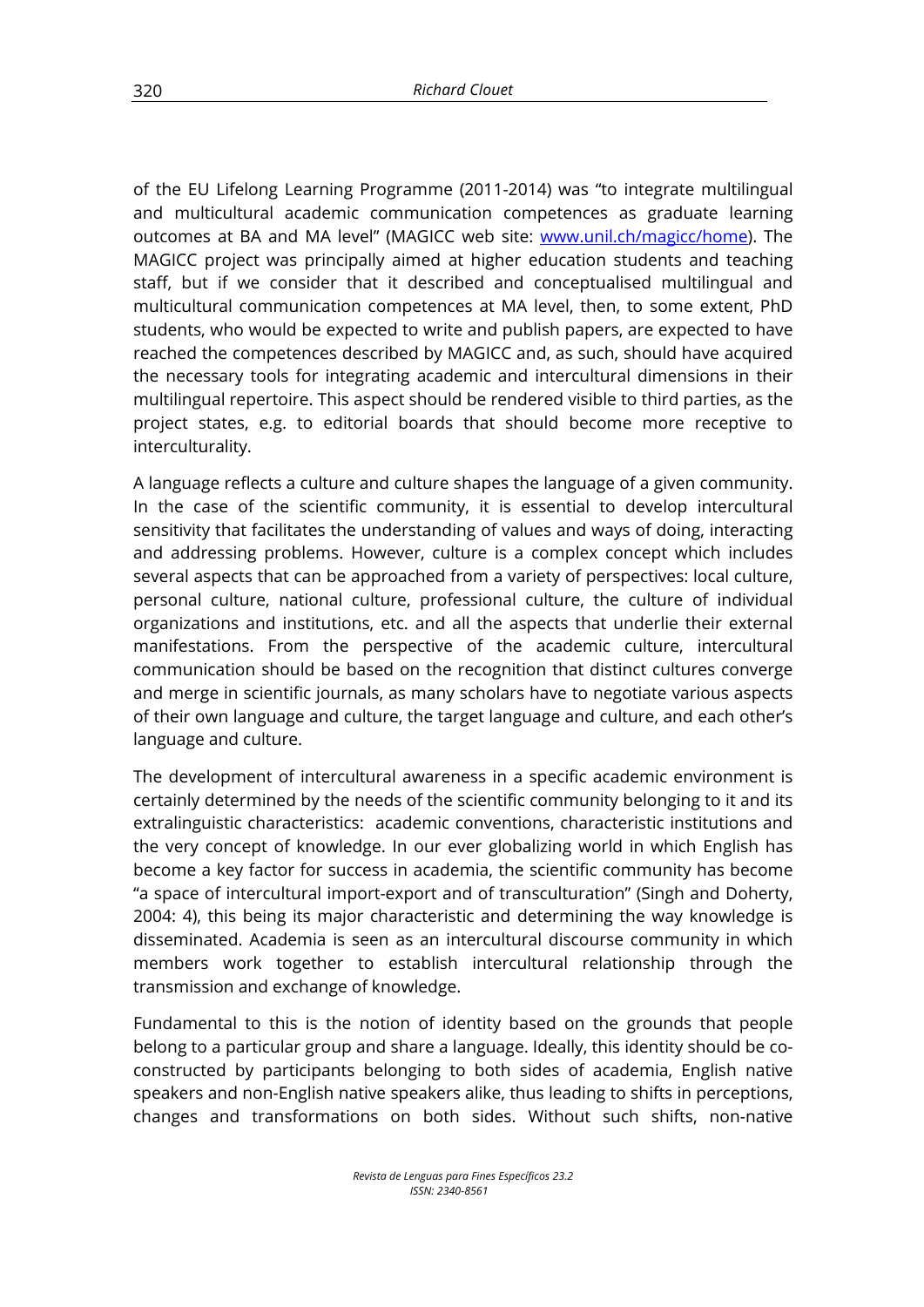speakers of English will still be considered to be at a disadvantage when it comes to publishing their work in high-impact journals. Making things change seems to require a lot of institutional backing, collaboration, and people ready to champion the approach on all sides to get this into effective operation: EAP teachers, peerreviewers and editors. It is rather interesting to note two major inconsistencies in that respect: one the one hand, many scholars who are responsible for planning EAP courses, setting the objectives of such courses and teaching them are also members of editorial boards and often act as peer-reviewers in academic journals; on the other hand, for the last decade or so, the big publishers have jumped on the EAP bandwagon, advocating the need to focus on who the users of EAP are and what they need and want, and simultaneously publishing a wide range of academic journals where requirements concerning academic writing only abide by the norms of standard English. Would there not be a need to maximize coherence and transparency?

# **4. EALF and intercultural rhetoric**

The development of intercultural awareness is closely linked to the definition of the speakers or writers' needs in a particular community and to how they construct multiple meanings of culture, cultural difference, and cultural identity. Furthermore, in order for academia to achieve cross-cultural understanding and to develop intercultural relationships between members of the scientific community, all parties must be made aware of the peculiarities displayed by non-native users of EAP when putting their research down on paper. The academic language used by e.g. German, Spanish or Korean scholars has particular discursive and rhetorical features that are directly related to a series of historical and cultural circumstances in which this academic language and culture have evolved. This is reflected in the discursive conventions of each language that make texts acceptable and are behind the genres and forms of expression of a particular discourse community. Translation Studies, Contrastive Rhetoric and more recently Intercultural Rhetoric have contributed to important advances in this issue.

Contrastive rhetoric started in 1966 with Kaplan's original examination of similarities and differences in writing across cultures in terms of cultural and rhetorical patterns, and was initiated by studies in second language writing, which identified problems foreign students had when writing in English. Writing about Kaplan's attention to cultural differences in the writing of English as a second language (ESL) students for academic purposes at US universities, Connor and Rozycki explain that:

Kaplan's observations about ESL students' paragraph writing pioneered attention to cultural differences in the writing of ESL students […]. Kaplan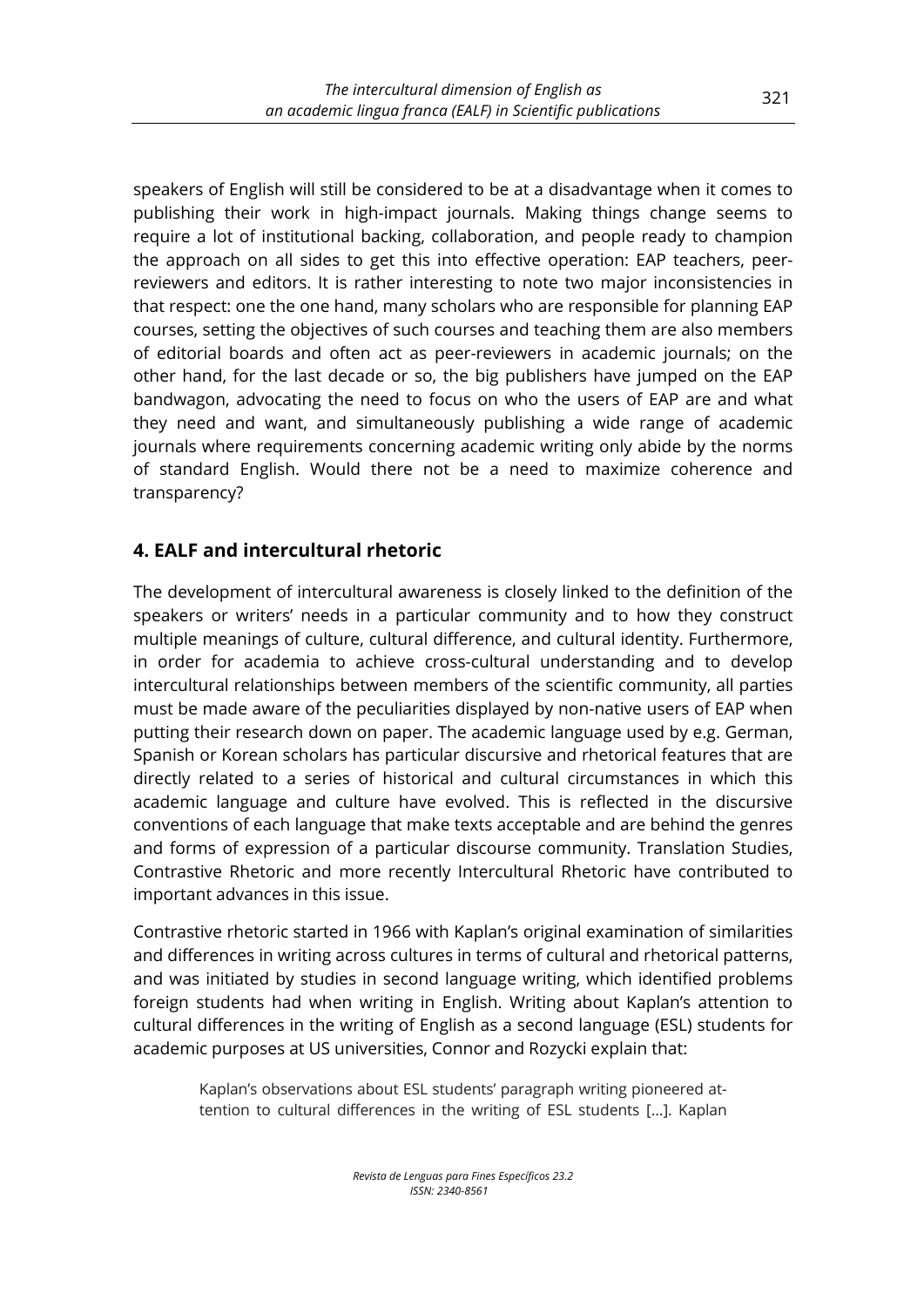analyzed essays written in English by students with a variety of first language backgrounds and showed that there was negative transfer from the first language writing to these second language essays […]. Kaplan showed how differences from English in these second language writing patterns can be linked to how a school essay is organized in other languages such as Arabic, Chinese, Russian and Thai. (Connor and Rozycki, 2013: 428)

Since Kaplan's first publication, many researchers across the world have studied and contrasted writing patterns and styles in various languages and cultures, and written about the differences between non-native and native English students in rhetorical conventions across languages and cultures. Intercultural rhetoric started drawing on research carried out in contrastive rhetoric and gradually broadened the contrastive rhetorical study into different genres (Connor, 2004). Ever since, many intercultural rhetorical analyses have aimed at showing differences in the expression of interpersonal values in academic writing by contrasting several languages, i.e. between English and Spanish (Lorés-Sanz, 2009; Martín Martín, 2005; Mur-Dueñas, 2011; Pérez-Llantada, 2012), English and French (Swales and Van Bonn, 2007), English and Italian (Bondi, 2009; Molino, 2010), or English and Finnish (Ventola, 1992; Mauranen, 1993), only to quote a few. All such studies have investigated the differences between discursive styles due to distinctive cultural traditions, how these styles affect academic and scientific writing and the disadvantages they cause when writing in a foreign language. Discursive styles are different and speakers of other languages, even with a very high command of the grammar and vocabulary, always tend to transfer the discursive features of their own language. Asian scholars, for instance, have different ways of developing arguments that may look less structured and consistent to an English reader. German and Spanish academics do not seem to follow a linear structure, as their English counterparts would do, and German and Spanish texts resort to less explicit language than English ones.

Scollon and Scollon (1995) reflected on the singular rise of English scientific discourse in the eighteenth centuries as the expression of a communication philosophy in which all information should be conveyed as clearly, briefly and sincerely as possible (the C-B-S pattern), a utilitarian style of communication (Scollon and Scollon, 1995: 101-102) fostered by the *Royal Society of London* and "now widely seen as the norm in contemporary academic and professional communication of all kinds" (Scollon and Scollon, 1995: 69). According to Scollon and Scollon, "within this system there is a reinforced emphasis on direct talk, on avoiding elaboration and extravagance, and on promoting close, egalitarian social relationships" (Scollon and Scollon, 1995: 114-115). When identifying the main characteristics of English discourse, they highlight that it is interactive, public, based on knowledge, a clear sense of purpose and a clear linear pattern (Scollon and Scollon,1995: 107). All these principles are clearly reflected nowadays in handbooks on writing, style books and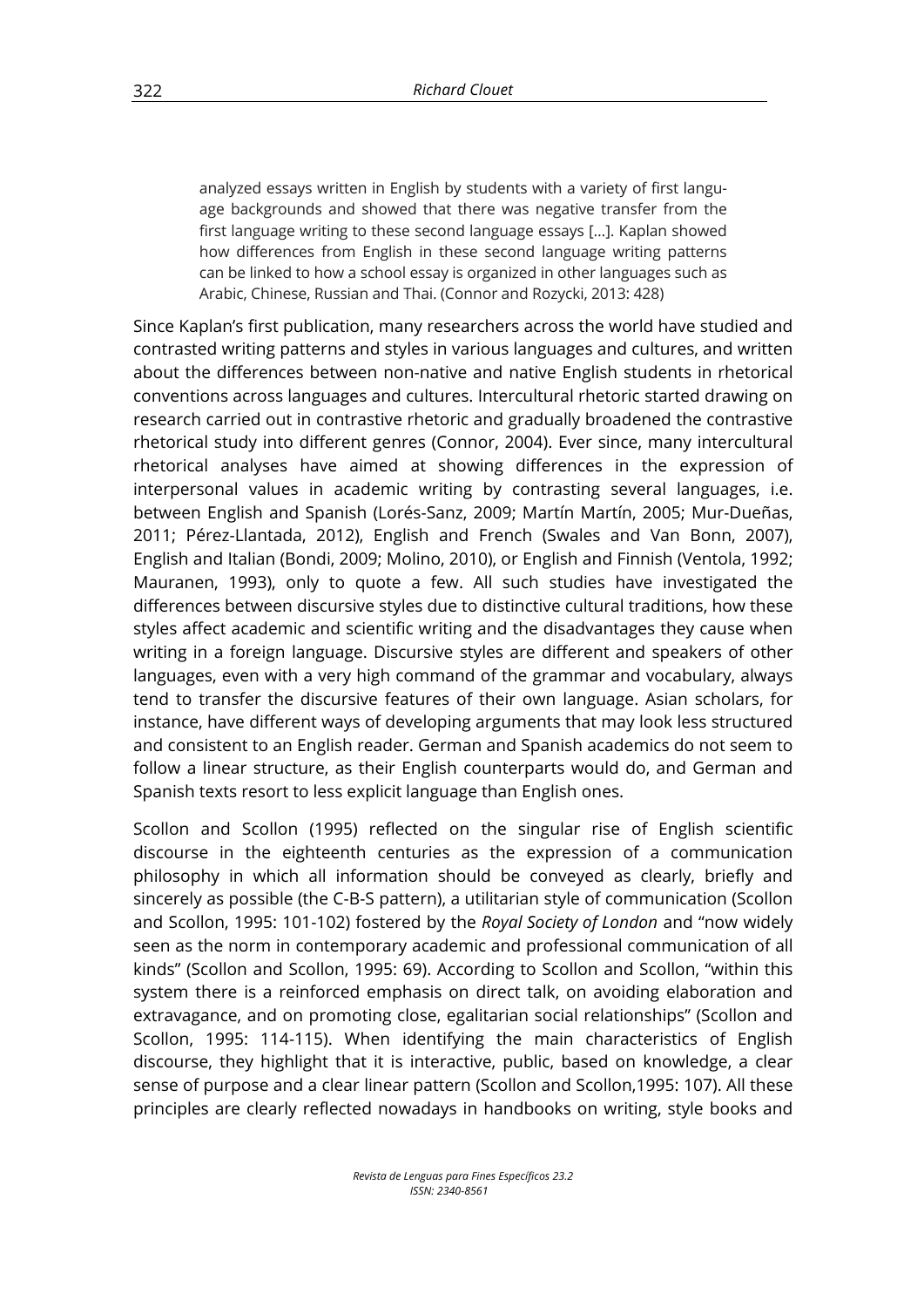publication manuals.

The singular nature of English scientific and academic discourse and the discursive features of e.g. German or Spanish show evidence that there is not one universal academic discourse, contrary to what Gallego Mayordomo (2002) asserts in a study on the intercultural dimension of the academic language. In my opinion, Gallego Mayordomo wrongly bases the idea of a universal or global academic discourse on the concept of the discursive community developed by Swales (1990), forgetting that the latter carries out his studies within the framework of genre analysis. Swales uses a more restrictive approach and describes the discursive and argumentative strategies belonging to specific genres within the academic community. Gallego Mayordomo, however, seems to confuse the terms "global" and "intercultural". The scientific community is certainly universal since it is governed by the need to share common knowledge, to contribute to it and widen it. However, it is not necessary to conduct an empirical study to prove something most scholars have experienced: though mathematicians and linguists all belong to the same global academic community, it is quite obvious that the content, the supposedly standardized norms, as well as the discursive and argumentative strategies of the community of mathematicians, will not help the linguistic scholars understand the ideas their fellow researchers want to convey.

In the same way as nobody would ever consider altering the idiosyncrasy of mathematicians so that they can be more easily understood by other nonmathematician scholars, non-native English-speaking scholars should not be expected to forget their idiosyncrasy and tamed to neutralize the characteristics of their linguistic culture. Editors should thus remember that the features of English academic discourse are not those reflected in any particular country or culture. This language, which I earlier called EALF, is merely a vehicle for the communication needs of the community of scholars.

EALP has acquired such an intercultural dimension that it might be considered more productive to envisage the future of EALP from the angle of intercultural aspects. Beyond each scholar's immediate cultural context, the intercultural space has turned into the common space shared by all those who wish to publish their work in English.

# **5. Implications**

The motivation for this study emerges from my experience as a non-native Englishspeaking scholar when it comes to publishing my research in international English language journals. As with most scholars of my kind, I have been faced with two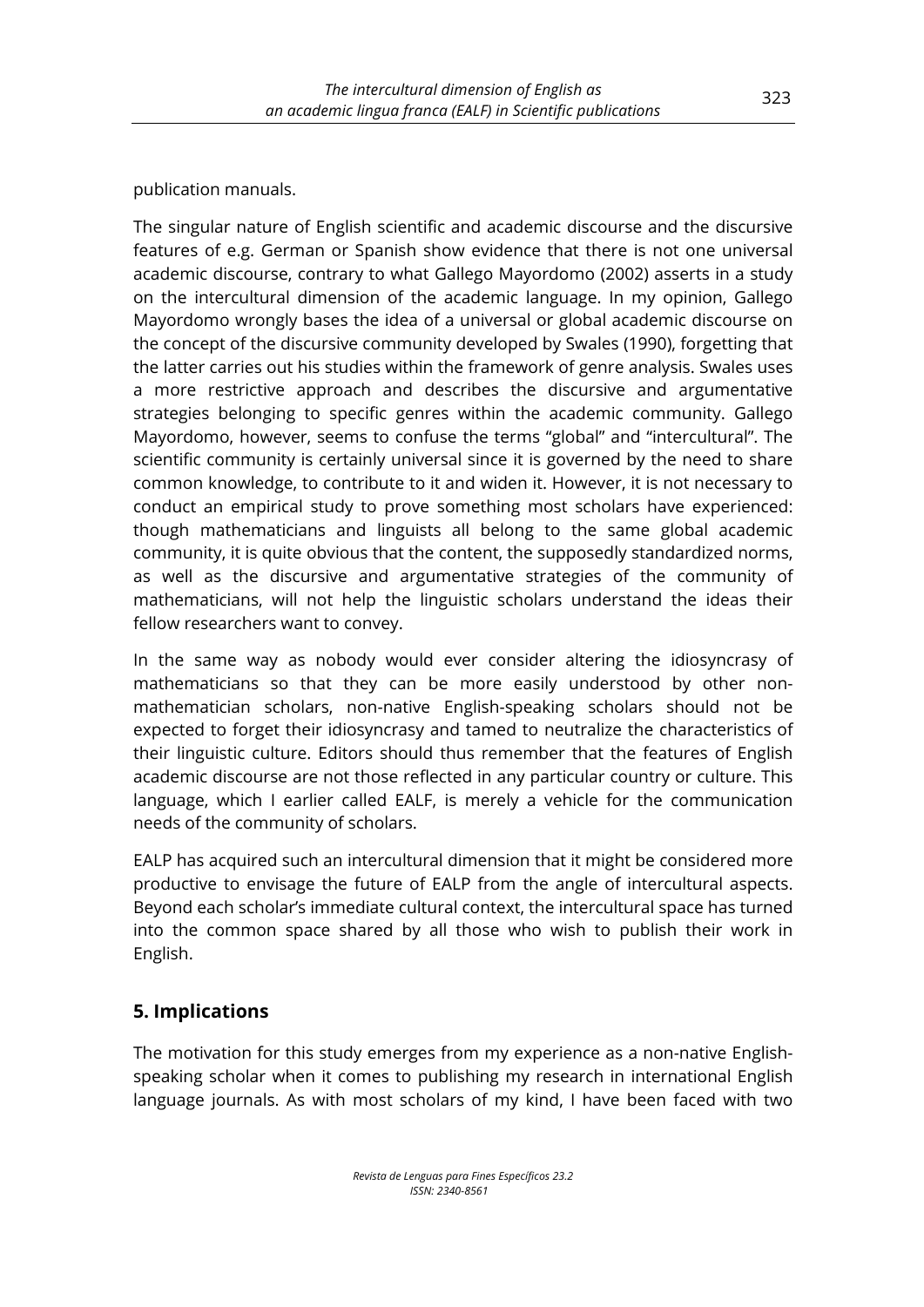major obstacles: (1) writing in English is cognitively more demanding for non-native speakers than for native-speakers and, consequently, more time-consuming; (2) neutralizing the characteristics of one's own linguistic culture in order to use the appropriate rhetorical style of the English language research community is an impediment.

As a non-English speaking author, I must admit I have often been faced with a fear of the potential bias towards manuscript submission and, when reading the instructions scientific journals give to their potential contributors, I have been concerned with questions related to how non-native English-speaking scholars can manage to represent their distinct cultures in English in an academic setting.

When reviewing the instructions for contributors published by leading international journals in a variety of fields, we soon come to the conclusion that their language policy is seldom made clear to authors. In the field of sciences, for instance, the *International Journal of Computational Methods*, published by World Scientific Publishing, only states that "the manuscript must be original and written in English". Following the same line, the *International Journal of Biomedical Engineering and Technology*, published by Inderscience Publishers, stresses the fact that "*All articles must be written in UK English*. If English is not your first language, please ask an English-speaking colleague to proofread your article".

Resorting to the help of English-speaking colleagues, certainly to be understood as English-native-speaking colleagues, is common to most guidelines. The editors of the *International Journal of Speech Technology*, published by Springer, insist on the importance of using standard English if authors want their papers to go through the peer-review process successfully:

Manuscripts that are accepted for publication will be checked by our copyeditors for spelling and formal style. This may not be sufficient if English is not your native language and substantial editing would be required. In that case, you may want to have your manuscript edited by a native speaker prior to submission. A clear and concise language will help editors and reviewers concentrate on the scientific content of your paper and thus smooth the peer review process.

Success is at the heart of the *International Journal of Medical Sciences* publishing policy and Ivyspring International Publisher warns that "manuscripts that are judged to be of insufficient quality or unlikely to be competitive enough for publication will be rejected during initial screening". In order for research papers to contribute to the success of their authors, the *International Journal of Mathematics and Mathematical Sciences*, published by Hindawi, adds that "all manuscripts are subject to peer review and are expected to meet standards of academic excellence".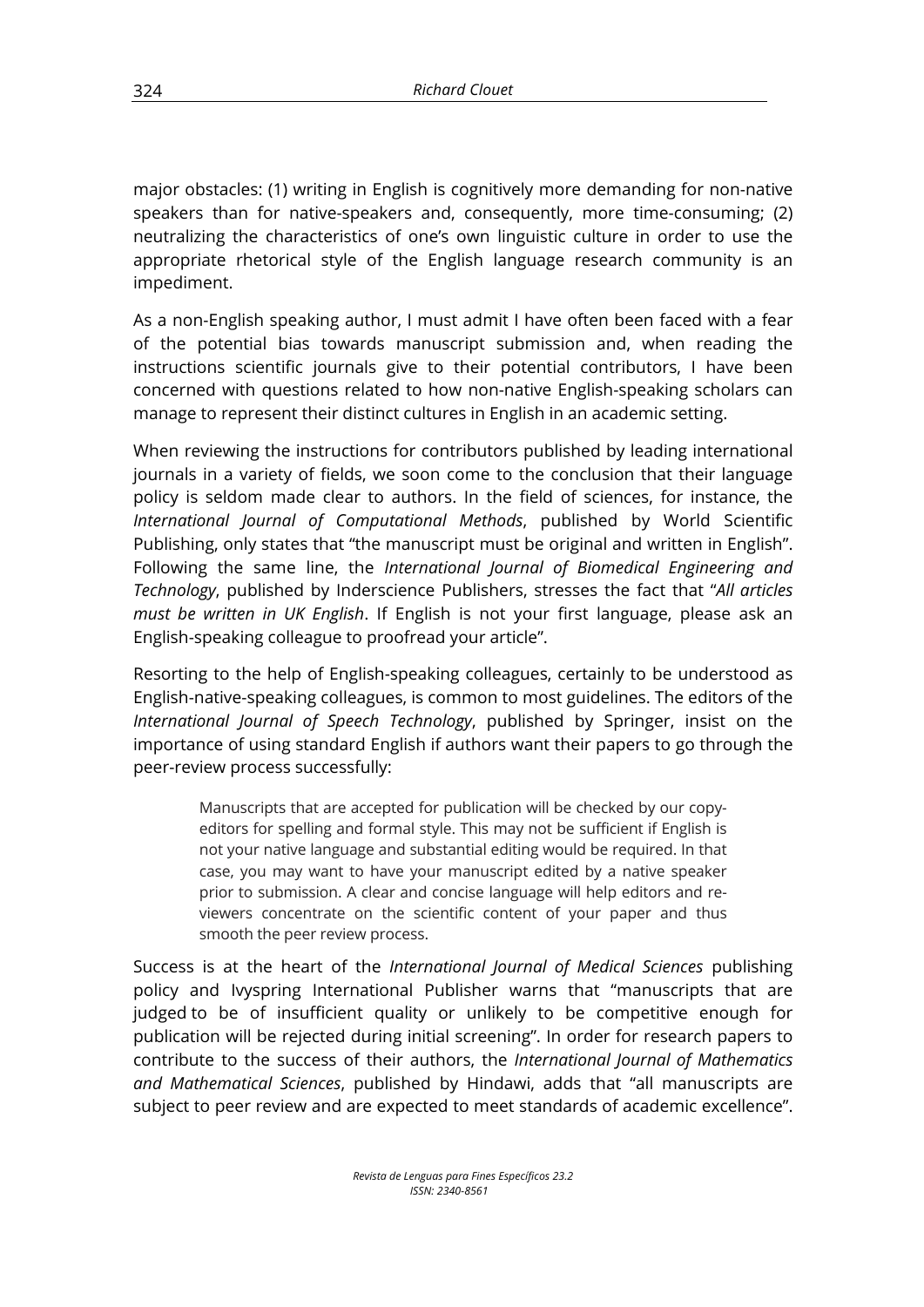In some cases, to render the work of non-English native scholars even more difficult, a "British English only" policy might be observed, as in the *International Journal of Regional and Local History*, published by Routledge: "Please note that this journal only publishes manuscripts in English […]. Please British spelling consistently throughout the manuscript".

We might expect journals publishing articles related to the humanities, generally speaking, and particularly to language and cultural studies, to be more open-minded and interculturally sensitive. Their main consideration, however, is still on formal correctness rather than functional effectiveness, with instructions insisting on native speaking models and giving unfair advantage to English native-speaking academics. The *International Journal of Corpus Linguistics*, published by John Benjamins Publishing, emphasises that "contributions are to be in English. If not written by a native speaker, it is strongly advised to have the paper checked by a native speaker. Spelling should be British English or American English and should be consistent throughout the paper". In the same line of thought, the *International Journal of Language and Culture*, also published by John Benjamins Publishing, reminds authors that "if [they] are not native speakers of the language in which [they] have written [their] contribution, it is advised to have [their] text checked by a native speaker".

Unfairness reaches a critical level when contributors are encouraged to pay for the services of editing consultants, inferring that English's dominance as the language of science puts non-native speakers at a disadvantage from the start. Oxford University Press, Cambridge University Press, Sage and Elsevier, only to quote a few, all give the same recommendations. The *ELT Journal*, published by Oxford University Press, advises that authors whose "first language is not English" resort to language editing, even if they add that it "does not guarantee that [their] manuscript will be accepted for publication". The *Journal of English Linguistics (ENG)*, published by Sage, suggests that "authors who would like to refine the use of English in their manuscripts might consider using the services of a professional English-language editing company". The *International Journal of Asian Studies*, as well as most journals published by Cambridge University Press, recommends that "authors have their manuscripts checked by an English language native speaker before submission; this will ensure that submissions are judged at peer review exclusively on academic merit". Finally, the *Journal of English for Academic Purposes*, the *Journal of English for Specific Purposes*, the *International Journal of Intercultural Relations*, all published by Elsevier, give the same advice to non-English native-speaking authors, even if they do not explicitly use the expression "non-native":

Please write your text in good English (American or British usage is accepted, but not a mixture of these). Authors who feel their English language manuscript may require editing to eliminate possible grammatical or 325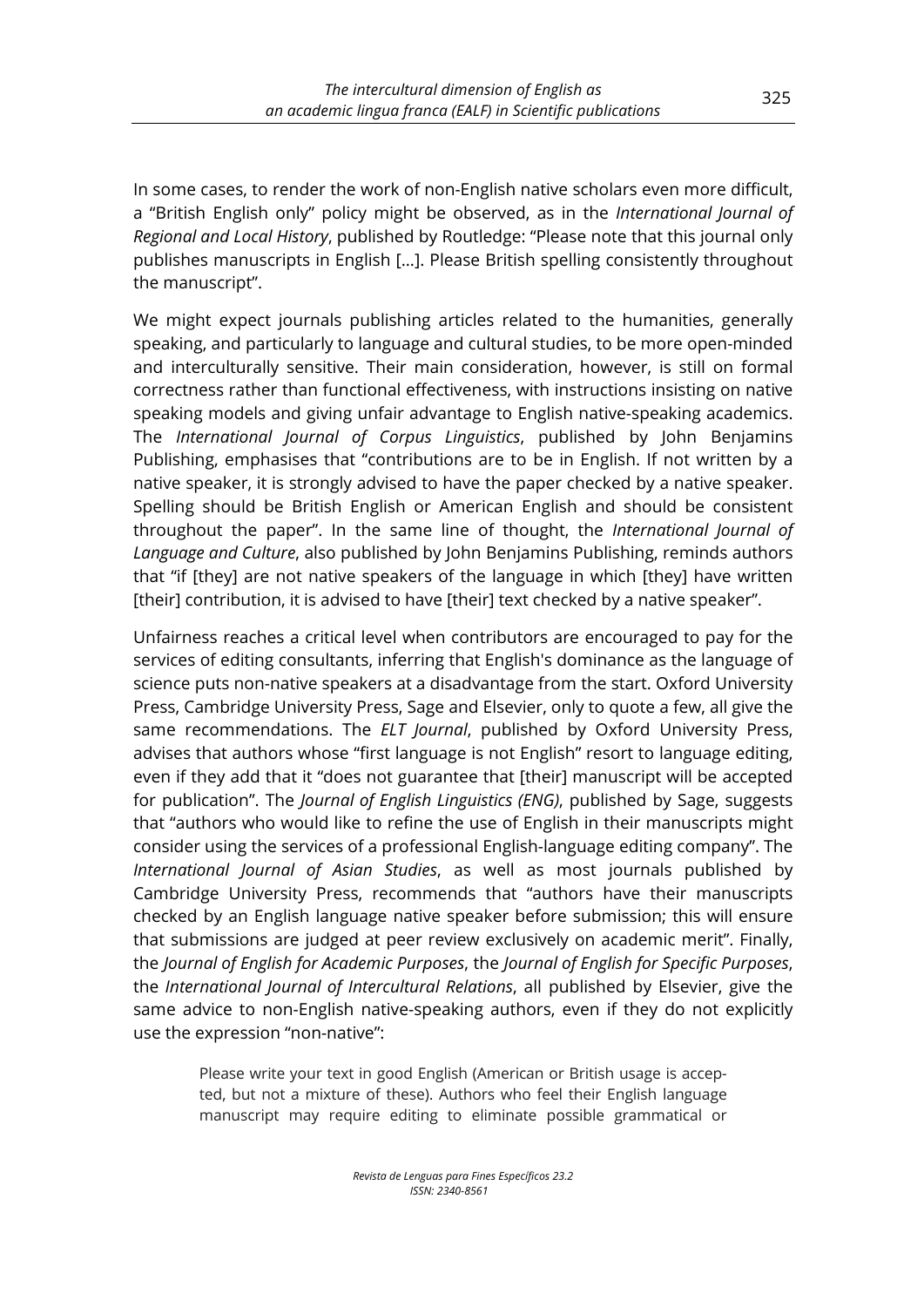spelling errors and to conform to correct scientific English may wish to use the English Language Editing service available from Elsevier's WebShop or visit our customer support site for more information.

Language editing has clearly become a lucrative business, each publisher offering a list of specialist language editing companies, though clarifying that the use of these services is voluntary and at the author's own expense, and even, in the case of Sage, that it "has no affiliation with these companies and makes no endorsement of them".

The main consideration of all the guidelines mentioned above is that their ultimate objective is to bring papers to a publishable standard, generally placing, at least explicitly, formal correctness above functional effectiveness. Unwillingly, by stressing the importance of getting help from native speakers, they highlight the perception of disadvantage on behalf of the non-native English-speaking researchers who will see their non-native speaker status as an additional burden.

Of note here, and encouraging for the purpose of the present study, is the guide for authors issued by De Gruyter for authors who wish to publish their work in the *Journal of English as a Lingua Franca* (JELF), published by De Gruyter. It is the only journal whose website I have consulted that explicitly states that:

Authors should follow the De Gruyter Mouton style sheet but with one change: While the standard style sheet stipulates, under 'Special attention', that authors should have their "contribution carefully checked by a native speaker", the editors of JELF simply expect authors to submit manuscripts written in an English which is intelligible to a wide international academic audience, but it need not conform to native English norms.

Though logically recognising the linguistic inequality between native and non-native speakers, their guidelines seem to be designed to mitigate such disadvantage and encourage non-native academic efforts to publish in a high-impact journal.

This goes along with an increasing awareness of what editorial boards might consider taking into account in the future and reinforces the point I have intended to make in this paper. Editors, as part of the intercultural discourse community of scholars, may grant the necessity of incorporating the following aspects in their guidelines for authors and peer-reviewers:

• Cultural diversity should be valued as an asset in international publications and the appraisal of contextual factors should be seen as a way of enriching intercultural understanding. Although the linguistic/cultural context may affect especially the rhetorical organization of a paper, it also contributes to augment intercultural communication and widens the range of experiences and views from different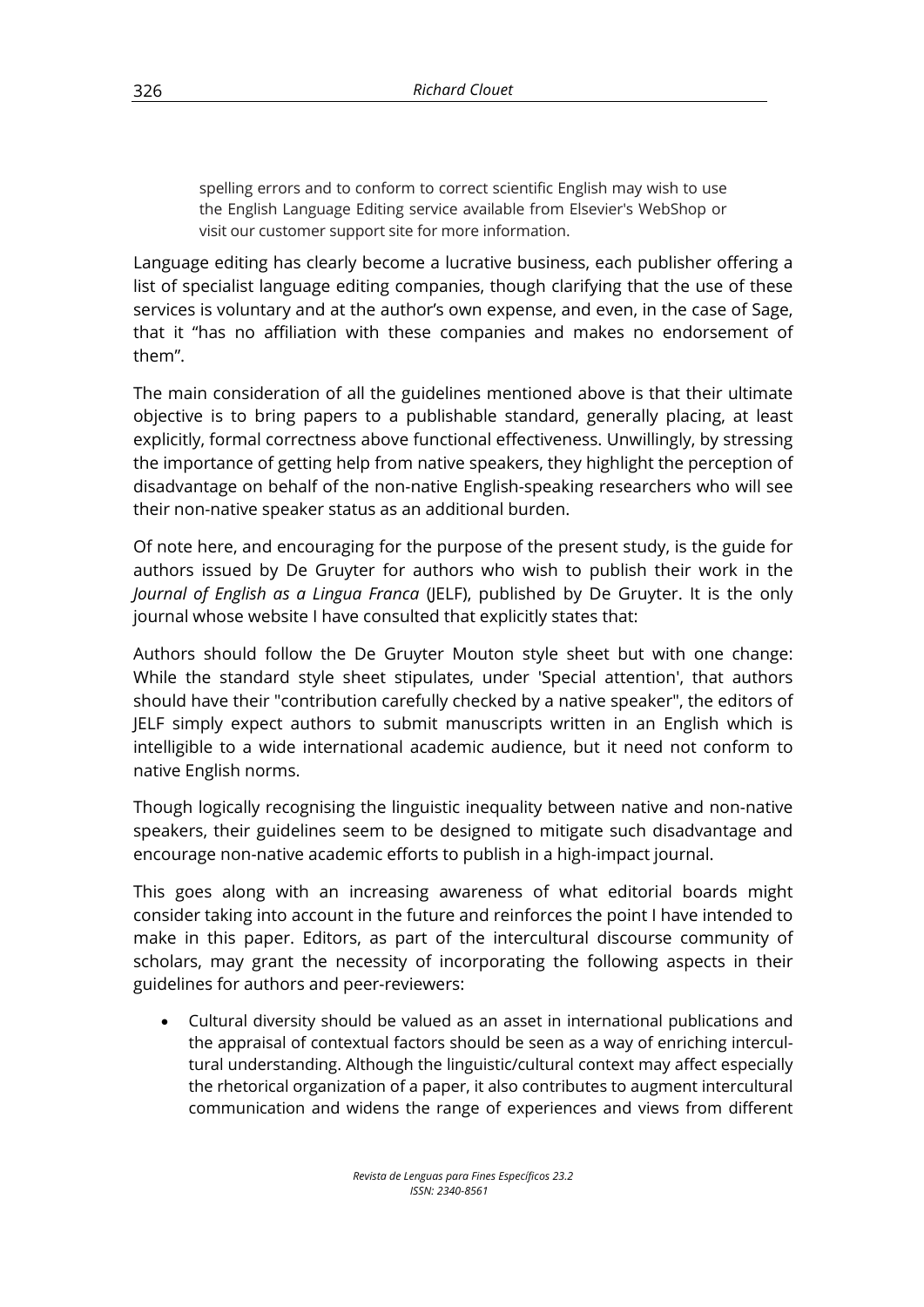sides and perspectives of the academic community. Intercultural communication is about developing the ability to identify and challenge editors and peerreviewers' cultural assumptions, their values and beliefs, and developing empathy and shared knowledge". Intercultural communication requires the ability to see the world through different cultural lenses; it encourages critical and reflective approaches and avoids the on-track approach and single mind-set.

- Intelligibility should be valued over perfect accuracy, seeing in intelligibility the successful achievement of mutual understanding in an intercultural communication environment. Awareness should be raised as to the fact that the conceptions of correctness in English as an academic lingua franca (EALF) may have nothing to do with the conceptions of correctness in English as a foreign language (EFL) and may differ from the so-called standards of English for academic purposes (EAP). Linguistic norms for journal submissions may be relaxed, as advocated by Ammon (2000, 2006), which could represent a further step toward the establishment of an alternative set of EALF norms that Ammon (2006) refers to as 'globalish'.
- Finally, journals may provide contributors with explicit instructions on the rhetorical options available and the implications of taking them, so that they can appeal to readers from within the boundaries of their discipline (Hyland, 2008). Such instructions should highlight the criterion of clarity and intelligibility as and quality as a key requisite to reach success and increase the visibility of their work.

Obviously, my purpose is not to imply that correctness is totally irrelevant. Grammatical accuracy is of utmost importance. However, I would suggest to editorial boards that, in EALF settings where scholars are from a range of levels of proficiency, both non-native speakers and their English-native-speaking colleagues should be treated on the same footing provided that their papers are comprehensible to the wider academic community.

## **6. Planning intervention**

In order to help reduce the gap between native and non-native speakers of English, I would suggest that they should be trained together within the same discourse community. Intercultural communication between native and non-native writers can but benefit both in order to become more performant.

Because they belong to the same discourse community, people share some kind of activity, common goals, a common purpose and consequently have their own particular ways of communicating, of exchanging information with each other, of using specialised terminology and vocabulary. In other words, they have their own genres and are expected to have a high level of expertise in using these genres. In the case of writing, whether they write in their native language or in a second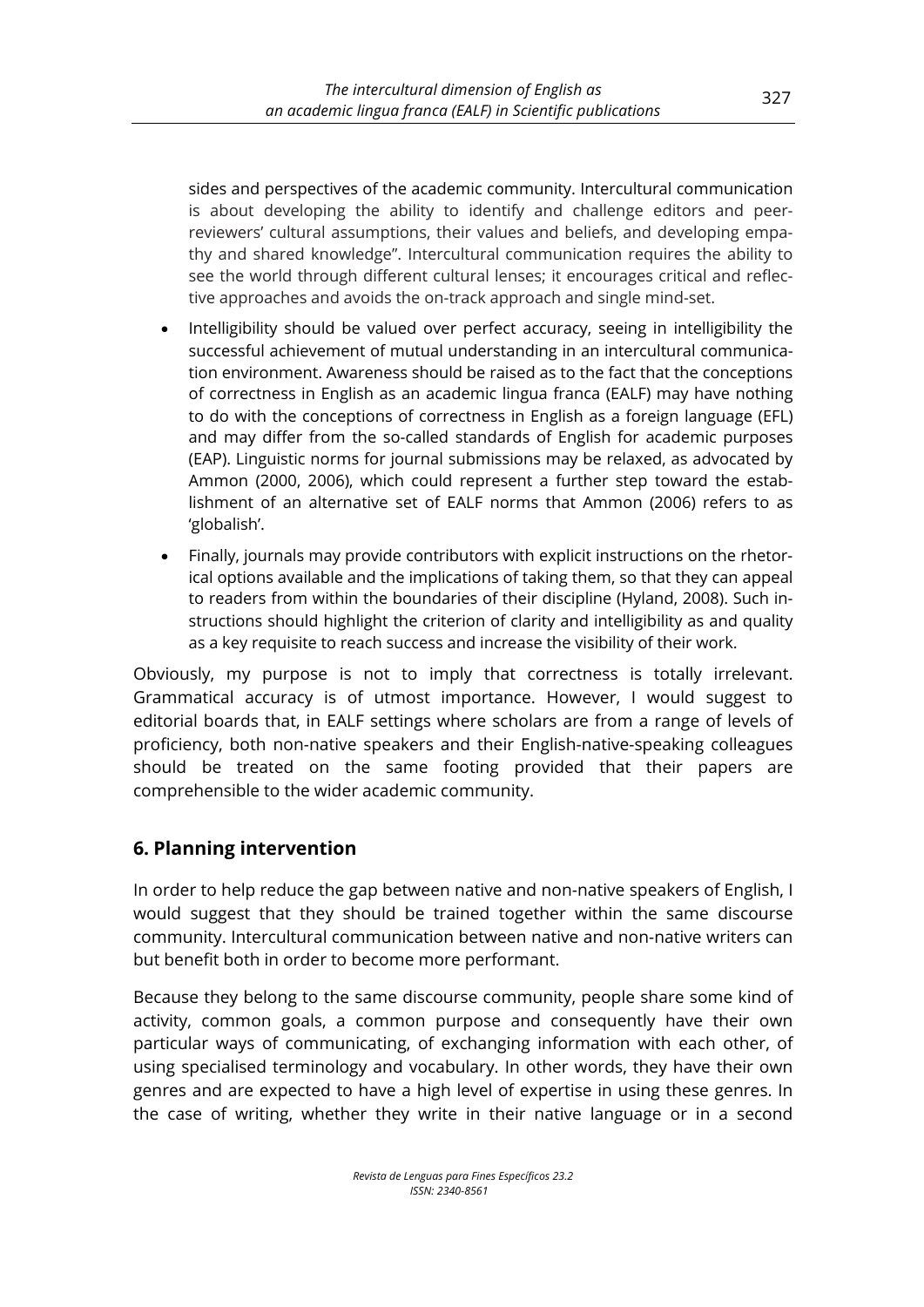language, academics are involved in a common activity and can only benefit from each other in order to improve their discourse.

As a result, the two issues we have addressed in this article – that of the use of English by academics and that of teaching the use of English within academia – may come together, as native writers of English can serve as models to non-native writers who belong to the same discourse community, helping them to identify the main rhetorical stages in the text, highlighting the social and cultural context in which a text occurs, stressing the importance of aim and purpose, and discussing the analysis of simple texts. Comparing each other's texts, carrying out peer-revision or editing texts would strongly contribute to improvements in non-native teachers' writing skills. The latters would feel supported by the members of their discourse community and gradually guided towards more autonomy.

Comparing texts written by members of the same discourse community should be seen as a useful strategy, whether the comparison is based on some set of guidelines, such as a list of key aspects of language and discourse, or on general observations about thematic progression, patterns of cohesion and coherence, or rhetorical analysis. In this approach, non-native writers work with "apprentice" exemplars rather than expert models and consequently feel more motivated when their work is assessed.

Peer-reading and peer-reviewing may also help enhancing the importance of and awareness about the intercultural content. For instance, critical reading may reinforce writers, both native and non-native, to analyse how texts are written, how the topic is exposed, what type of genre is used, how the content can vary according to the culture, and will surely help non-native academic to better understand the reports sent by peer-reviewers and editors, but also peer-reviewers to better understand to what extent culture shapes the language of a given community.

The idea behind all this is to create a strong felling of scientific community in which the members display multiple cultures and cultural identities that need to be taken into account when it comes to assessing their work. This point of view is shared by Brian Paltridge in his latest book *The discourse of peer review. Reviewing submissions to academic journals*. He suggests ways in which the analysis of several reviews (reviews of book proposals, reviewers' reports on submissions to peer-reviewed journals, etc.) can be taken up in reviewer training and academic writing development courses, fostering a 'learning by doing' approach rather than a strictly didactic one.

## **7. Conclusions**

In the first part of this paper, I have considered the dominant position of English in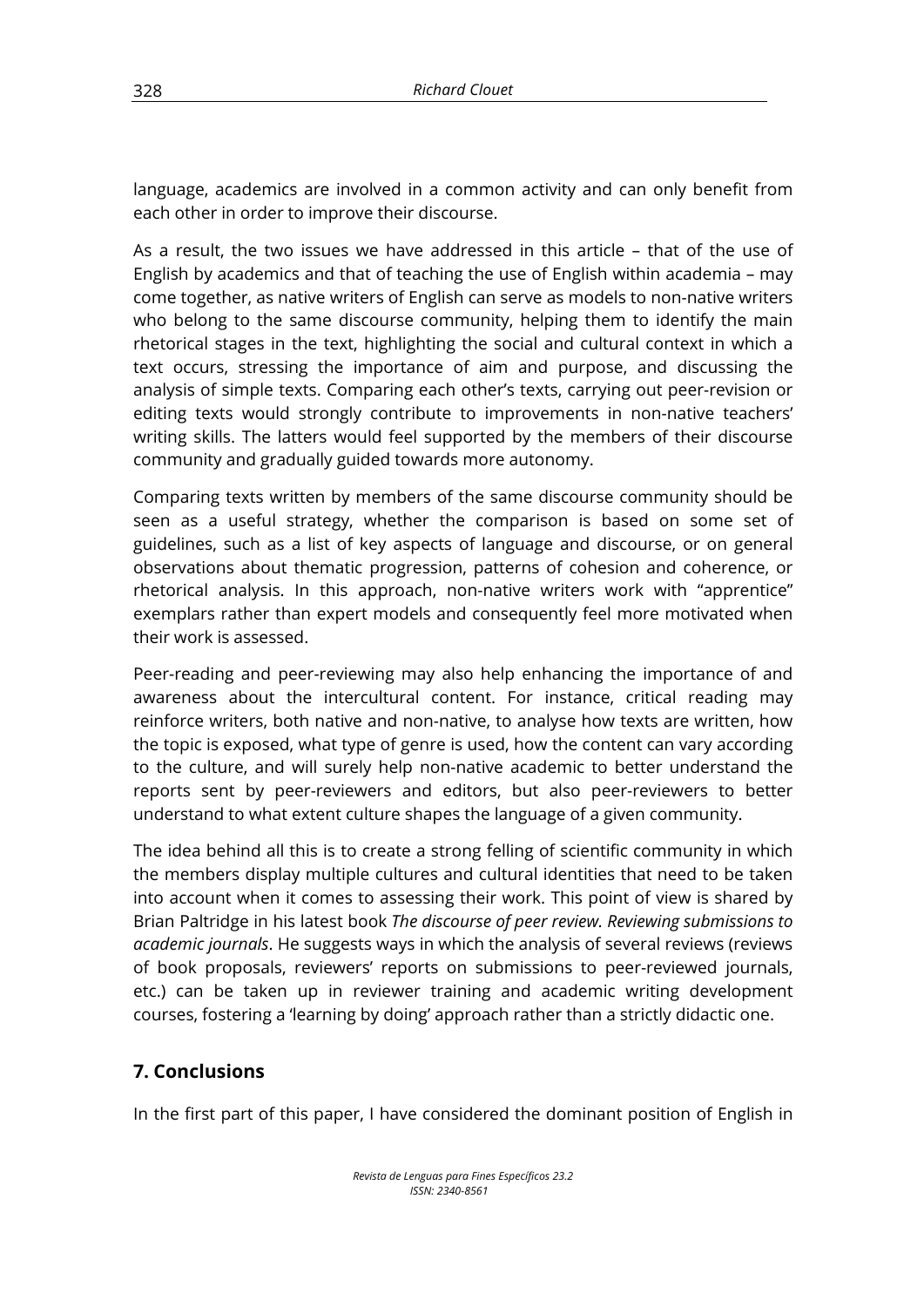academic communication as the language of publication and researched into the intercultural dimension of the academic community; a community in which the speakers and writers display multiple cultures and cultural identities.

Following this analysis, I have discussed certain concepts, such as those of contrastive cultural analysis and conflicting discourses, as possibilities for intercultural learning, but also encouraged the editorial boards of academic journals to become spaces for international scholars to achieve their goals through successful cross-cultural understanding and intercultural sensitivity. I have advocated a pragmatic approach at the centre of which we should place intercultural sensitivity (to facilitate understanding of values and ways of doing, interacting and to address problems) and flexibility (to adapt to cultural differences) by permitting the publication of papers written in comprehensible rather than perfect English, of which there are several variants even amongst native English speakers.

However, aware of the challenges met by non-native English-speaking scholars when trying to get their work published, I strongly believe that future research in the intercultural dimension of English for academic purposes should focus on, on the one hand, the genres produced by academics, such as research articles, conference papers, etc. and, on the other hand, the analysis of peer-reviewing processes and feedback provision. Quoting Ulla Connor:

Not only do we need to learn more about specific linguistic and textual features of these genres, but we also need to learn more about the contexts and processes of producing them. This means that, in addition to the published texts themselves, we need, for example, to study and understand draft revisions, correspondence with editors and reviewers, negotiations among co-authors. (Connor, 2013: 425)

Studying the reports sent by peer-reviewers and editors will be invaluable to improve understanding between the different parties and equip non-native Englishspeaking scholars with the appropriate tools to meet the requirements of editorial boards and to be able to publish their work successfully. All this would help both scholars and editors define the standards of use for EALF from an intercultural communication perspective. It would also serve to establish how much variation from the standard language can be tolerated within this particular discourse community.

> *Revista de Lenguas para Fines Específicos 23.2 ISSN: 2340-8561*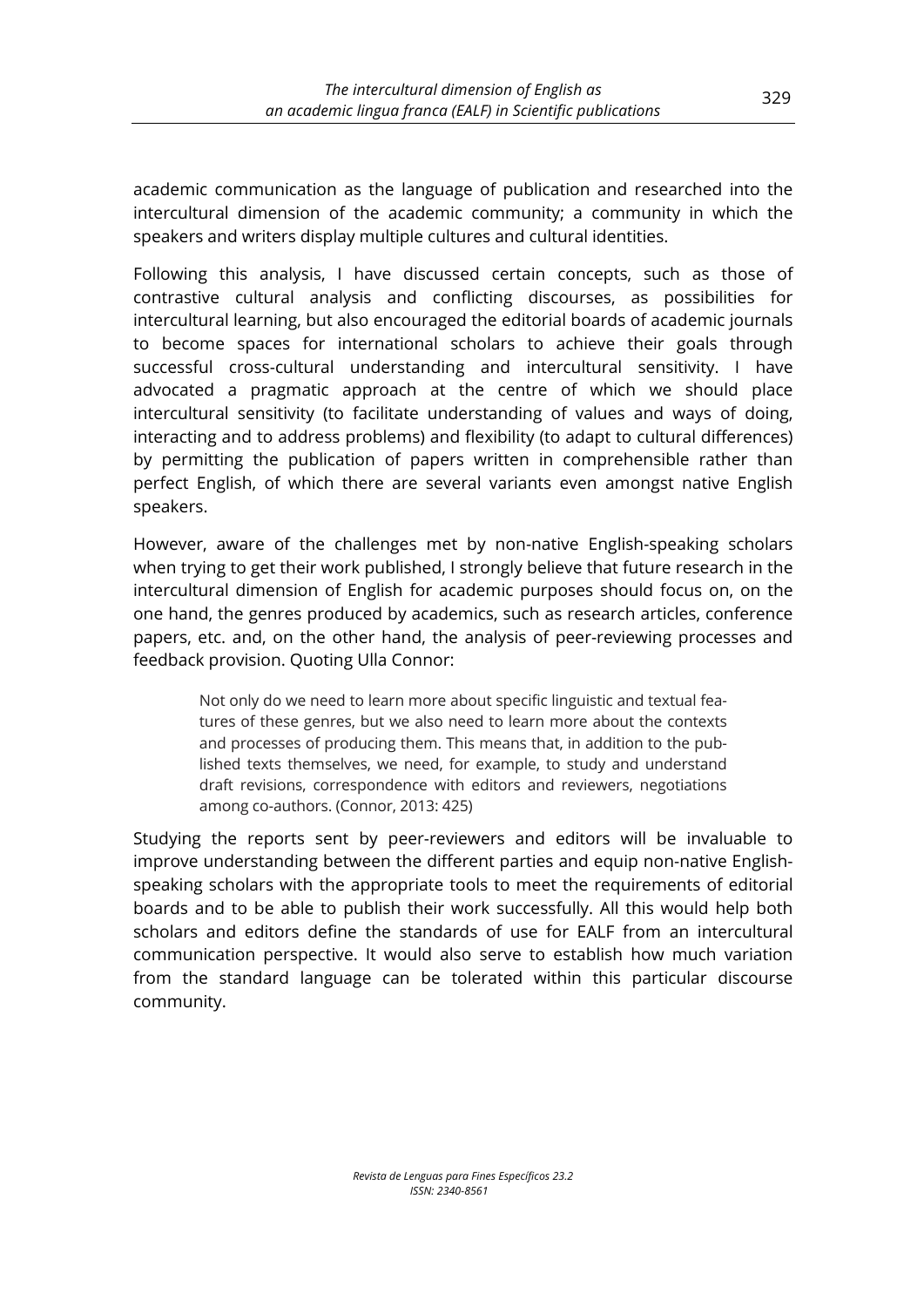#### **About the author**

**Richard Clouet**, PhD, is a Lecturer in the Department of Modern Languages (Faculty of Translation and Interpreting) at the University of Las Palmas de Gran Canaria. He is a member of the research group FLETATIS (Foreign Language Education through Applied Technologies and Intercultural Sensitivity). His research fields include EFL acquisition in Translation studies, EAP, ELF and intercultural teaching/learning.

#### **Article history**

*Paper received: 9th February 2017 Paper received in revised form and accepted for publication: 28th October 2017*

#### **References**

- Allen, J. P. B. & Widdowson, H. G. (1994). Teaching the communicative use of English. *International Review of Applied Linguistics*, 12(1), 1-20.
- Ammon, U. (2001). Editor's preface. In U. Ammon (Ed.), *The dominance of English as a language of science* (pp. v-xiv). Berlin & New York: Mouton de Gruyter.
- Ammon, U. (2006). Language planning for international scientific communication: an overview of questions and potential solutions. *Current Issues in Language Planning*, 7(1), 1- 30.
- Ammon, U. (2012). Linguistic inequality and its effects on participation in scientific discourse and on global knowledge accumulation – with a closer look at the problems of second-rank language communities. *Applied Linguistics Review*, 3(2), 333-355.
- Ammon, U. (1990). German or English? The problems of language choice experienced by German-speaking scientists- In P. Nelde (Ed.), *Plurilingua: Language Conflict and Minorities* (pp. 33-52). Bonn: Dümmler.
- Bidlake, E. (2008). Whose voice gets read? English as the international language of scientific publication. E-pesteme, 1(1), 3-21.
- Björkman, B. (2011). English as a lingua franca in higher education: Implications for EAP. *Ibérica*, 22, 79-100.
- Björkman, B. (2012). Questions in academic ELF interaction. *Journal of English as a Lingua*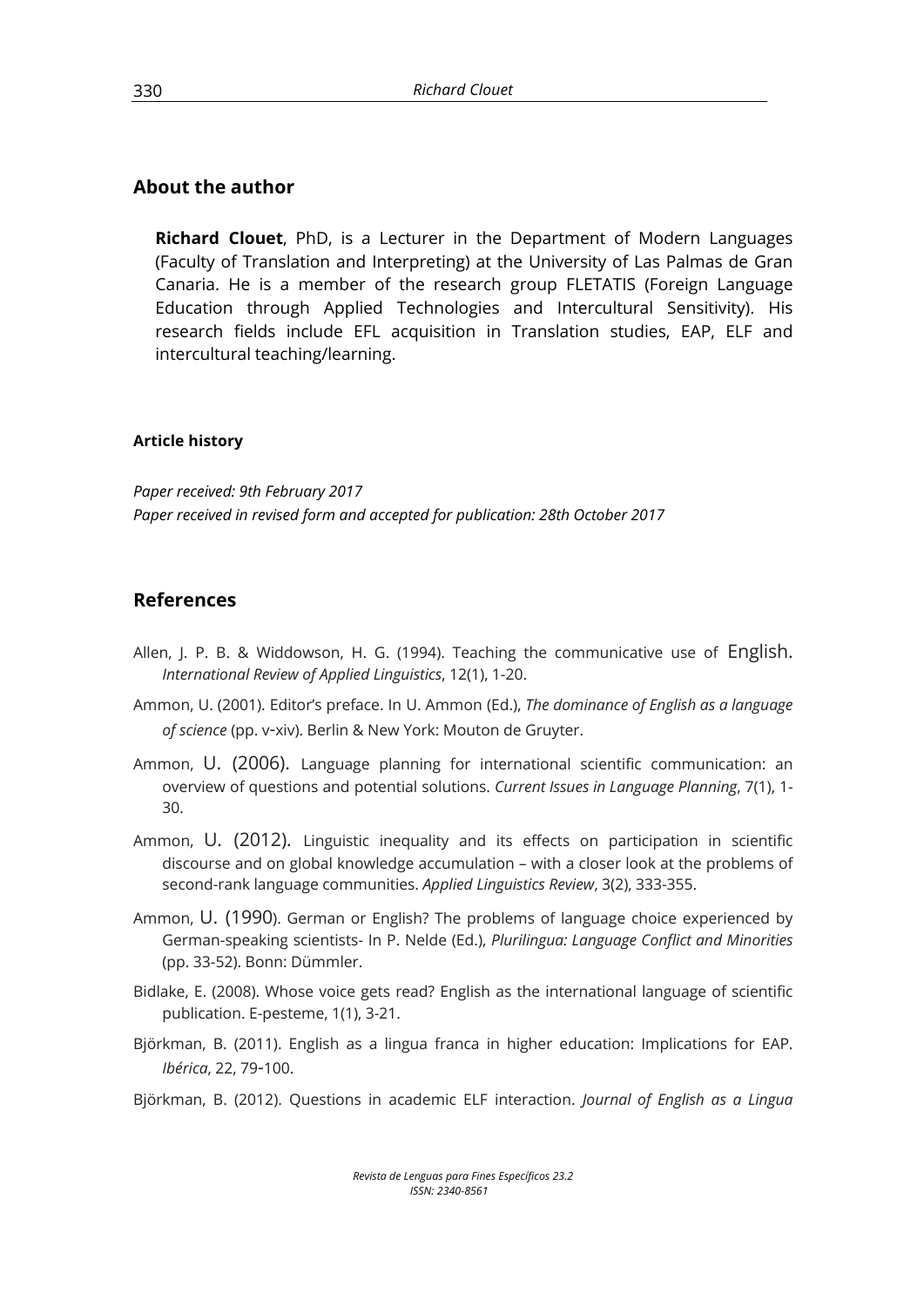*Franca*, 1(1), 93-119.

- Bocanegra-Valle, A. (2014). 'English is my default academic language': Voices from LSP scholars publishing in a multilingual journal. *Journal of English for Academic Purposes*, 13, 65-77.
- Bolton, K. & Kuteeva, M. (2012). English as an academic language at a Swedish university: parallel language and the 'threat' of English. *Journal of Multilingual and Multicultural Development*, 33(5), 429-447.
- Bondi, M. (2009). Historians at work: reporting frameworks in English and Italian book review articles. In K. Hyland & G. Diani (Eds.), *Academic Evaluation: Review Genres in University Settings* (pp. 179-196). Basingstoke: Palgrave MacMillan.
- Canagarajah, A. S. (1996). 'Nondiscursive' requirements in academic publishing, material resources of periphery scholars, and the politics of knowledge production. *Written Communication*, 13(4), 435-473.
- Canagarajah, A. S. (1999). Interrogating the 'native speaker fallacy': Non-linguistic roots, nonpedagogical results. In G. Braine (Ed.), *Non-Native Educators in English Language Teaching* (pp. 77-92). Mahwah, NJ: Lawrence Erlbaum.
- Cho, D. W. (2009). Science journal paper writing in an EFL context: The case of Korea. *English for Specific Purposes*, 28(4), 230-239.
- Connor, U. (2004). Intercultural rhetoric research: Beyond texts. *Journal of English for Academic Purposes. Special Issue on Contrastive Rhetoric in EAP*, 3(4), 291-304.
- Connor, U. & Rozycki, W. (2013). ESP and Intercultural Rhetoric. In B. Paltridge & S. Starfield (Eds.), *The Handbook of English for Specific Purposes* (pp. 427-443). Chichester, UK: Wiley-Blackwell.
- Curry, M. J. & Lillis, T. M. (2004). Multilingual scholars and the imperative to publish in English: negotiating interests, demands, and rewards. *TESOL Quarterly*, 38(4), 663-688.
- Ferguson, G. R. (2007). The global spread of English, scientific communication and ESP: questions of equity, access and domain loss. *Ibérica*, 13, 7-38.
- Flowerdew, J. (2008). Scholarly writers who use English as an additional language: What can Goffman's 'Stigma' tell us? *Journal of English for Academic Purposes*, 7(1), 77-86.
- Flowerdew, J. (2015). Some thoughts on English for Research Publication Purposes (ERPP) and related issues. *Language Teaching*, 48(2), 250-262.
- Gallego Mayordomo, J. L. (2002). Dimensión intercultural del lenguaje académico y necesidades comunicativas en la enseñanza de EPFA (español para fines académicos). *ASELE Actas XIII*, 274-287.
- Greenbaum, S. (1996). *The Oxford English Grammar*. Oxford: Oxford University Press.
- Haberland, H. (2011). Ownership and maintenance of a language in transnational use: Should we leave our lingua franca alone? *Journal of Pragmatics*, 43, 937-949.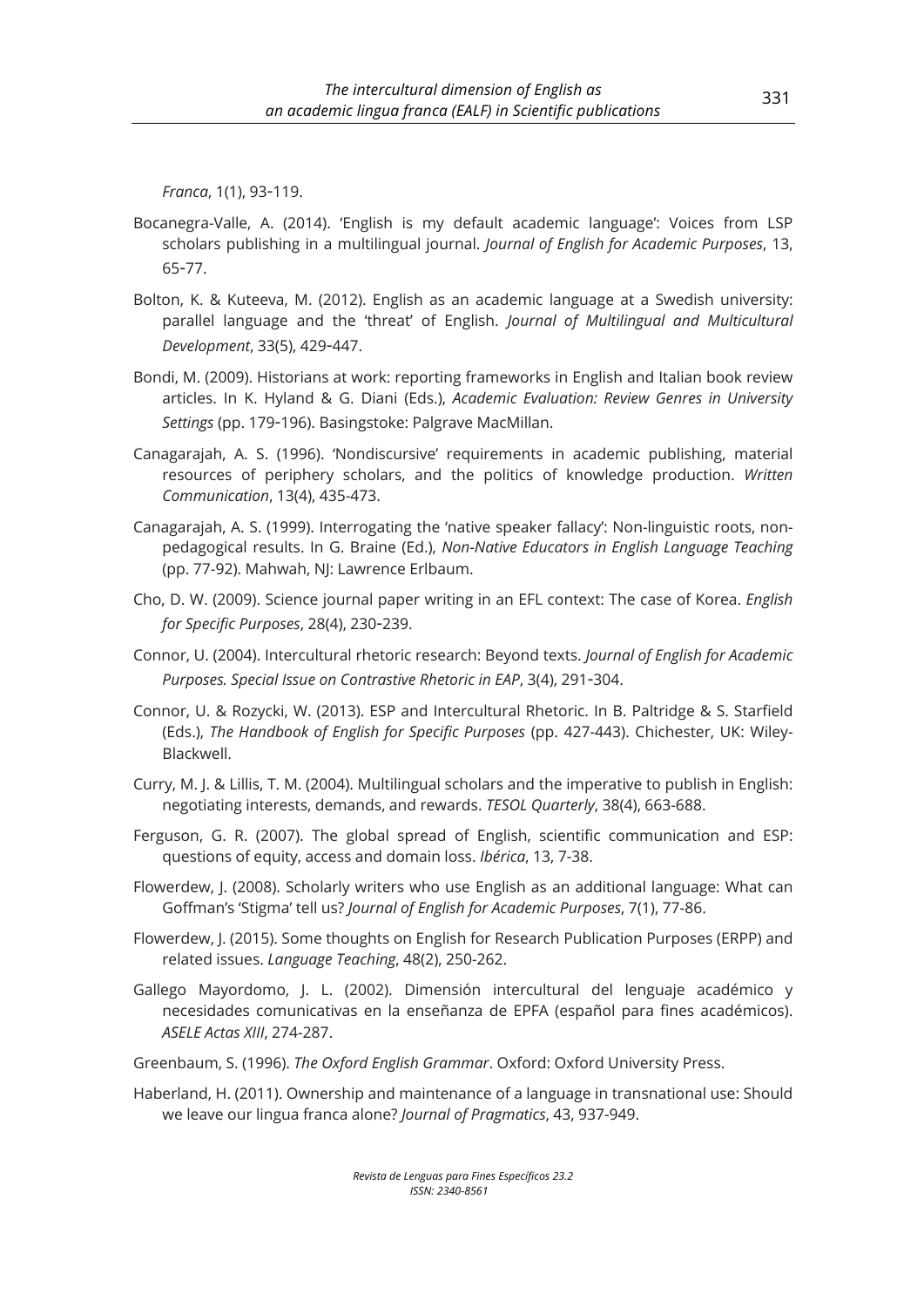- Hulmbauer, C., Böhringer. H. & Seidlhofer, B. (2008). Introducing English as a lingua franca (ELF): Precursor and partner in intercultural communication. *Synergies Europe*, 3, 25-36.
- Hyland, K. (2008). Persuasion, interaction and the construction of knowledge: Representing self and others in research writing. *International Journal of English Studies*, 8(2), 1-23.
- Hyland, K. (2016). Academic publishing and the myth of linguistic injustice. *Journal of Second Language Writing*, 31, 58-69.
- Hynninen, N. (2011). The practice of 'mediation' in English as a lingua franca interaction. *Journal of Pragmatics*, 43, 965-977.
- Jenkins, J. (2000). *The Phonology of English as an International Language*. Oxford: Oxford University Press.
- Jenkins, J. (2007). *English as a lingua franca: attitude and identity*. New York: Oxford University Press.
- Jenkins, J. (2005). ELF at the gate: the position of English as a Lingua Franca. *Humanising*  Language Teaching, 7(2). <http://htlmag.co.ul/mar05/idea.htm> [01/03/2016].
- Jenkins, J. (2011). Accommodating (to) ELF in the international university. *Journal of Pragmatics*, 43, 926-936.
- Kaplan, R. B. (1966). Cultural thought patterns in intercultural education. *Language Learning*, 16, 1-20.
- Lightbown, P. M. & Spada, N. (2013). *How Languages Are Learned*. Oxford: Oxford University Press.
- Lorés-Sanz, R. (2009). Different worlds, different audiences: a contrastive analysis of research article abstracts. In E. Suomela-Salmi & F. Dervin (Eds.), *Crosslinguistic and Cross-cultural Perspectives on Academic Discourse* (pp. 187-197). Amsterdam & Philadelphia: John Benjamins.
- Martín Martín, P. (2005). *The Rhetoric of the Abstract in English and Spanish Scientific Discourse: A Cross-cultural Genre-analytic Approach*. Bern: Peter Lang.
- Martín Martín, P., Rey-Rocha, J., Burgess, S. & Moreno, A. I. (2014). Publishing research in English-language journals: Attitudes, strategies and difficulties of multilingual scholars of medicine. *Journal of English for Academic Purposes*, 16, 57-67.
- Mauranen, A. (1993). Contrastive ESP rhetoric: metatext in Finnish-English economic texts. *English for Specific Purposes*, 12(3), 3-22.
- Mauranen, A. (2007). Hybrid voices: English as the lingua franca of academics. In K. Flottum (Ed.), *Language and Discipline Perspectives on Academic Discourse* (pp. 243-259). Newcastle: Cambridge Scholars.
- McKay, S. L. (2003). Reflections on being a gatekeeper. In C. P. Casanave & S. Vandrick (Eds.), *Writing for scholarly publication: Behind the scenes in language education* (pp. 91-102). Mahwah, NJ: Lawrence Erlbaum Associates.